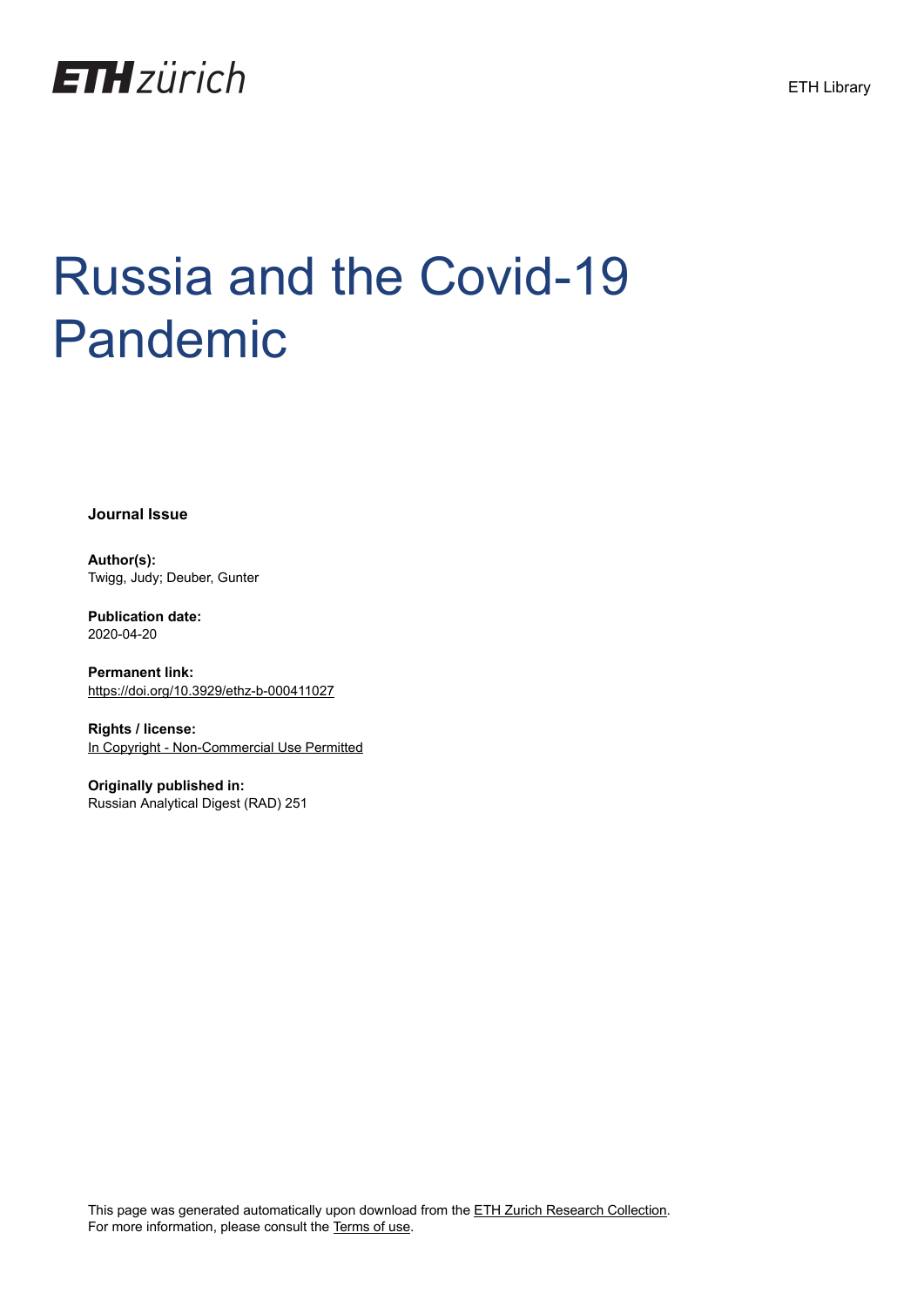

www.css.ethz.ch/en/publications/rad.html

# RUSSIA AND THE COVID-19 PANDEMIC

| 2  |
|----|
|    |
|    |
| 5  |
|    |
| 10 |
|    |
|    |
|    |
| 13 |
|    |
| 16 |
|    |

[German Association for](http://www.dgo-online.org/) [East European Studies](http://www.dgo-online.org/)

Institute for European, [Russian, and Eurasian Studies](https://ieres.elliott.gwu.edu) The George Washington University

[Research Centre](http://www.forschungsstelle.uni-bremen.de/) [for East European Studies](http://www.forschungsstelle.uni-bremen.de/) [University of Bremen](http://www.forschungsstelle.uni-bremen.de/)

[Center for](http://www.css.ethz.ch/) [Security Studies](http://www.css.ethz.ch/) [ETH Zurich](http://www.css.ethz.ch/)

[Center for](http://www.cees.uzh.ch/) [Eastern European Studies](http://www.cees.uzh.ch/) [University of Zurich](http://www.cees.uzh.ch/)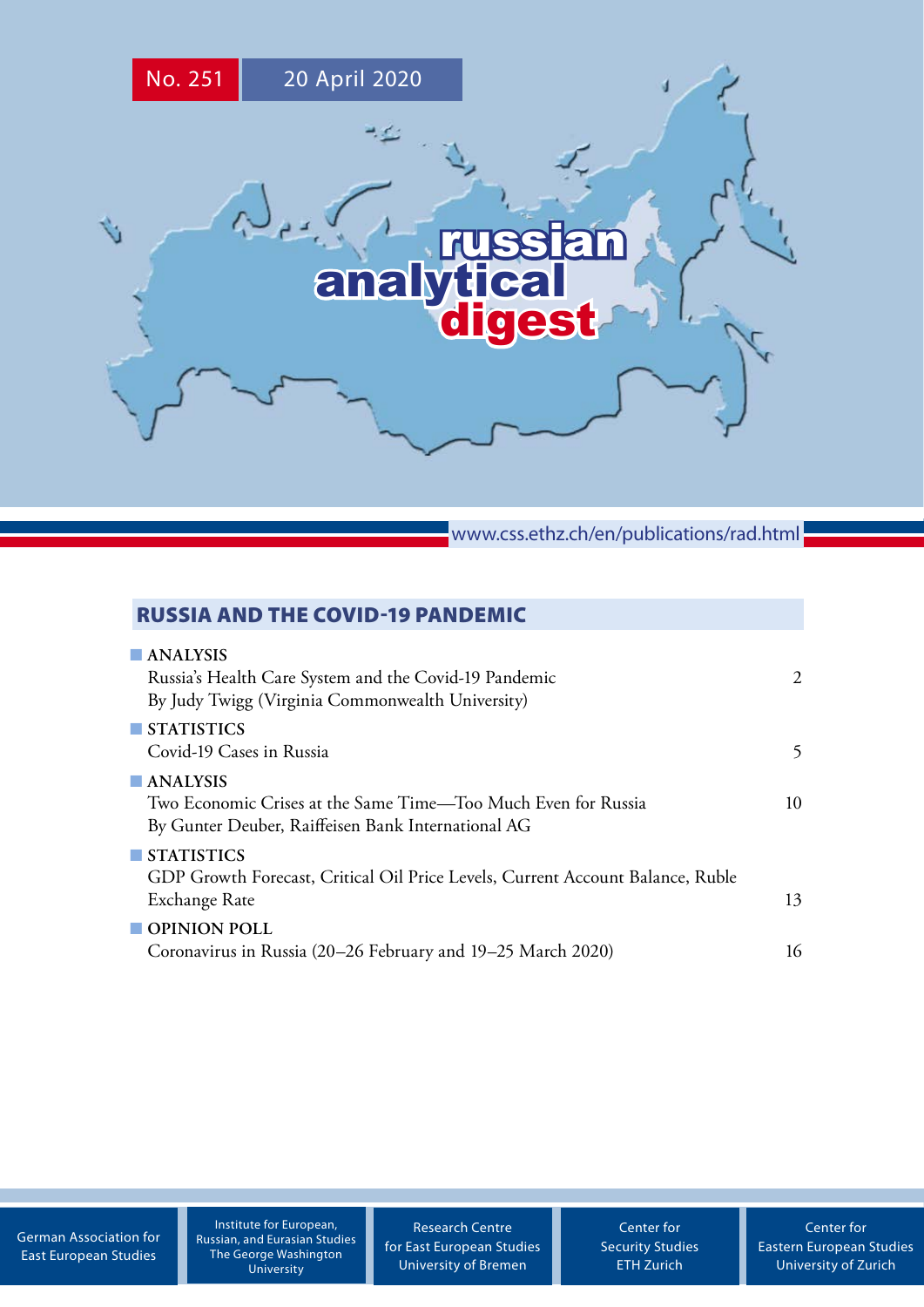# <span id="page-2-0"></span>**Russia's Health Care System and the Covid-19 Pandemic**

By Judy Twigg (Virginia Commonwealth University)

#### DOI: [10.3929/ethz-b-000411027](http://doi.org/10.3929/ethz-b-000411027)

## **Abstract**

While coping with the coronavirus pandemic, Russia currently shows only moderate (though accelerating) numbers of Covid-19 cases in international comparison. However, the real challenge that the country has to deal with is enormous. From handling statistics to dealing with infected cases, the approach to containing the virus and the condition of the healthcare system raise serious questions about the efficacy of the muchvaunted "power vertical" in this instance.

#### **Bad Numbers**

Russia is currently facing one of the world's more moderate, though accelerating, challenges with coronavirus. The Russian government reported its first confirmed case on March 2, and its first case of community spread on March 15. As of April 16, about 28,000 Russians are reported to be infected, based on over 1.6 million conducted tests. The number of daily new reported cases has accelerated over the last 7–10 days. Russia's epidemic is skewing relatively young: 80% of reported cases as of April 5 were between the ages of 18 and 60.

There are many caveats to these reported data, however. The quality and coverage of coronavirus testing is unclear. There are numerous anecdotal reports of people hospitalized with pneumonia or other causes of severe respiratory distress who are not being tested, even though their conditions clearly indicate they might be infected. The real number of cases of Covid-19 in Russia is therefore most certainly higher than what is being reported.

Existing incentives within the Russian bureaucracy encourage officials at the local government and health facility level not to be the bearer of bad news. Many hospital heads are likely experiencing strongly conflicting impulses at this point: they desperately want additional resources to handle existing or potential Covid-19 caseloads, yet they do not want to call negative attention to themselves. To this point, Putin's videoconference with the country's regional leaders during the last week of March was extraordinary in what it implied. Putin stressed repeatedly how important it was for his underlings to tell him the truth, to provide him with real data, and to follow orders. Putin would not have stressed this point so urgently unless the reality, the way things usually work, were otherwise: subordinates lie routinely about both the situation on the ground and what they are doing about it. An effective response to any epidemic requires comprehensive, accurate data, and strict observation of public health protocols formulated on the basis of that information. The implied level of deception,

mistrust, and inaction throughout the Russian system raises serious questions about the efficacy of the muchvaunted "power vertical" in this instance.

## **(Limiting) the Spread**

The highest burden of reported Covid-19 is not surprisingly in the largest urban areas: Moscow city and oblast, St. Petersburg, and Leningrad oblast. There are also smaller local outbreaks reported in other areas: Komi, Nizhny Novgorod, Sverdlovsk, and Krasnodar. The cases in Komi are reported to have spread through a physician at a city hospital who had traveled recently to Europe, or whose children had traveled. A Russian open-source model using data from the tutu.ru travel service finds that, based on movement of passengers on airplanes, trains, and buses in April 2019, the epidemic will last until September or longer in many Russian cities. Russia's large number of spread-out urban areas and low population density ease the task of physical distancing, if proper policies are put in place and enforced in a timely manner. The highly centralized transport system—with half of all flights across just five cities: Moscow, St. Petersburg, Krasnodar, Simferopol and Sochi concentrates many passengers in relatively few places (which encourages spread of the virus), but also facilitates quick intervention to stop the spread of disease. The centralization of traffic flows, as everywhere, makes the residents of larger cities more vulnerable.

The capital city, Moscow, adopted serious physical distancing measures that would be expected to "flatten the curve" only very recently. There were early reports of discussions about closing Moscow off from other parts of the country, but it is unclear that Russia has the manpower to enforce such an action. The region of Chechnya—which has been charting its own, particularly harsh course of action against the pandemic from the beginning—was the first to seal off internal borders, as of April 5. It is not clear whether others will independently follow suit. Other regions have instituted varying degrees of physical distancing measures.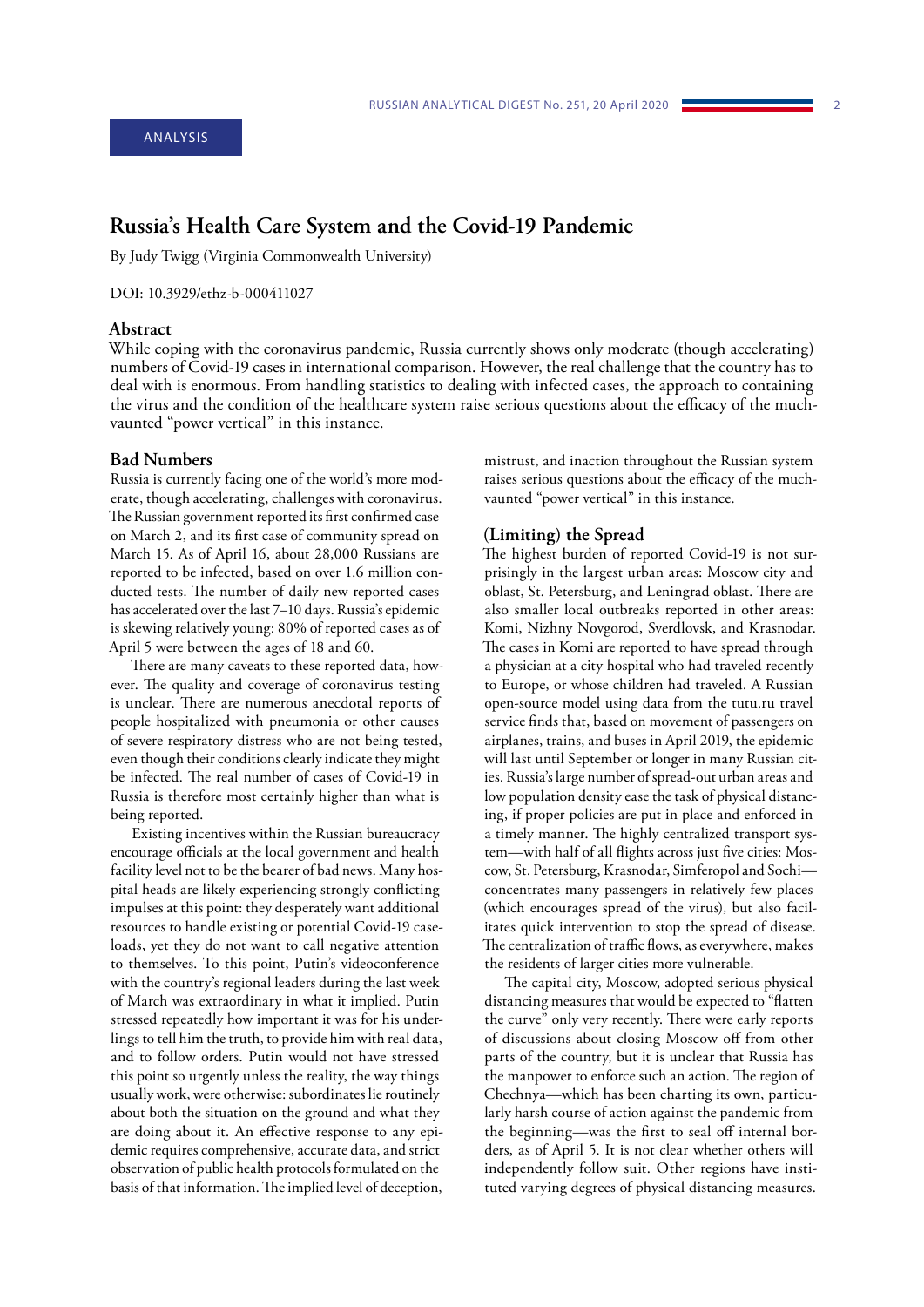Tatarstan has copied Moscow's system of requiring QR codes or other special passes in order for residents to leave their homes. The Siberian provinces of Krasnoyarsk, Norilsk, and Tomsk have, as of April 6, introduced a 14-day quarantine on all visitors from Moscow. Residents of Belgorod will now be fined for driving a private automobile. It may be the case, however, that—just as in the United States—failure to introduce uniform measures across the country will prolong the extent to which the epidemic persists inside Russia, with various regions experiencing peaks over a series of months, depending on when their physical distancing and other control measures are introduced and how tightly they are enforced.

Russian President Vladimir Putin's reaction to the Covid crisis was initially tepid, at best. His March 25 address to the nation—the first point at which the national government showed signs that it was comprehending the severity of the coronavirus threat—was oddly subdued, and he spoke almost exclusively about economic impact and not at all about the kinds of measures society should be taking to slow spread of the virus. His initial announcement of a week-long paid work holiday was a huge mistake in terms of mitigating the epidemic: people took it as an announcement of vacation, and many traveled from Moscow to other parts of the country. The consequences of this blunder will not be clear for another 7–10 days, but it is possible that this move will have been responsible for spread of the virus to smaller cities and rural areas where the health care system could be easily overwhelmed.

#### **Health Sector's Capacity as Response**

In terms of the health sector's capacity to respond, there are two major issues: (1) How well equipped are the country's two major cities, Moscow and St. Petersburg, to handle a surge of moderate to severe cases of respiratory distress? and (2) Will there be significant spread to other cities, even small towns or villages, where the health care system is much less well developed and would crumble quickly? Overall, Russia's health care system has some advantages. Stemming largely from the enduring legacy of an output-driven Soviet system that prioritized quantity over quality, it has plenty of doctors, nurses, and other personnel: according to OECD data, 4.04 doctors/1000 population, over 50% more than in the United States (2.6), and 70% more than hardhit South Korea (2.34). Its advantage in hospital beds is even greater: 8.05 beds/1000 people, almost three times that in the U.S. (2.77) and Italy (3.17). Its vertical command structure allows redirection and mobilization of new resources relatively quickly, exemplified by the hurry-up construction of a new hospital on the outskirts of Moscow dedicated to Covid-19 patients,

and reprofiling of other health facilities and departments around the country.

Russia also has long, relevant experience dealing with infectious disease. Its recent history with tuberculosis, another respiratory infection requiring sophisticated diagnostics and high standards of infection control, may serve it well. Although Russia has not been able to bring drug-resistant TB under control, overall TB incidence has gone down by 5–6% annually since 2010, an impressive success story. Ideally, skills and experience from the world of TB and other infectious diseases will translate into a head start against Covid-19.

But more broadly, the Russian health care system is ill-equipped to handle a large influx of Covid-19 patients. Despite significant levels of investment over the last decade, access to care has diminished since the Soviet period, and improvements in quality have been far from universal. Corruption and convoluted incentive structures skew resource allocation decisions. Much of Russia's hospital equipment is still old and of poor quality. Its medical personnel are not well trained—a license to practice medicine in Russia, for example, does not automatically transfer to a license to practice in Europe or the United States—and there may not be enough of the right kinds of personnel (anesthesiologists, respiratory therapists, lab technicians, skilled intensive care nursing staff) needed specifically for treatment of moderate to severe cases of Covid-19. The Russian government has insisted that it has more than enough ventilators on hand—40,000 in total, along with ample stocks of protective gear for health care personnel—but some Russian physicians are expressing concern that many of those machines are old and in disrepair, and that neither the physical nor human supporting resources at hand to operate them are up for the challenge that may be coming. And there have been reports of wealthy Russians buying and hoarding scarce ventilators for their own personal use.

Russia does not reply on large, multi-profile hospitals as is the case in much of the Western world. Instead, most inpatient facilities are highly specialized: infectious disease hospitals, maternity hospitals, cardiovascular centers, etc. And rightly, most of the last decade's heavy investment had been in the areas most impacting the country's most severe demographic challenges: maternity and neonatal care (to increase the birth rate) and non-communicable disease (heart disease, stroke, cancer) to tackle the burden of premature mortality among working-age men. A key question is therefore: Can the Russian health sector make the shift, in terms of personnel, infrastructure, and equipment, to gear up against this pandemic? Importantly: can it break down the significant administrative and bureaucratic silos between these facilities and sub-sectors, where there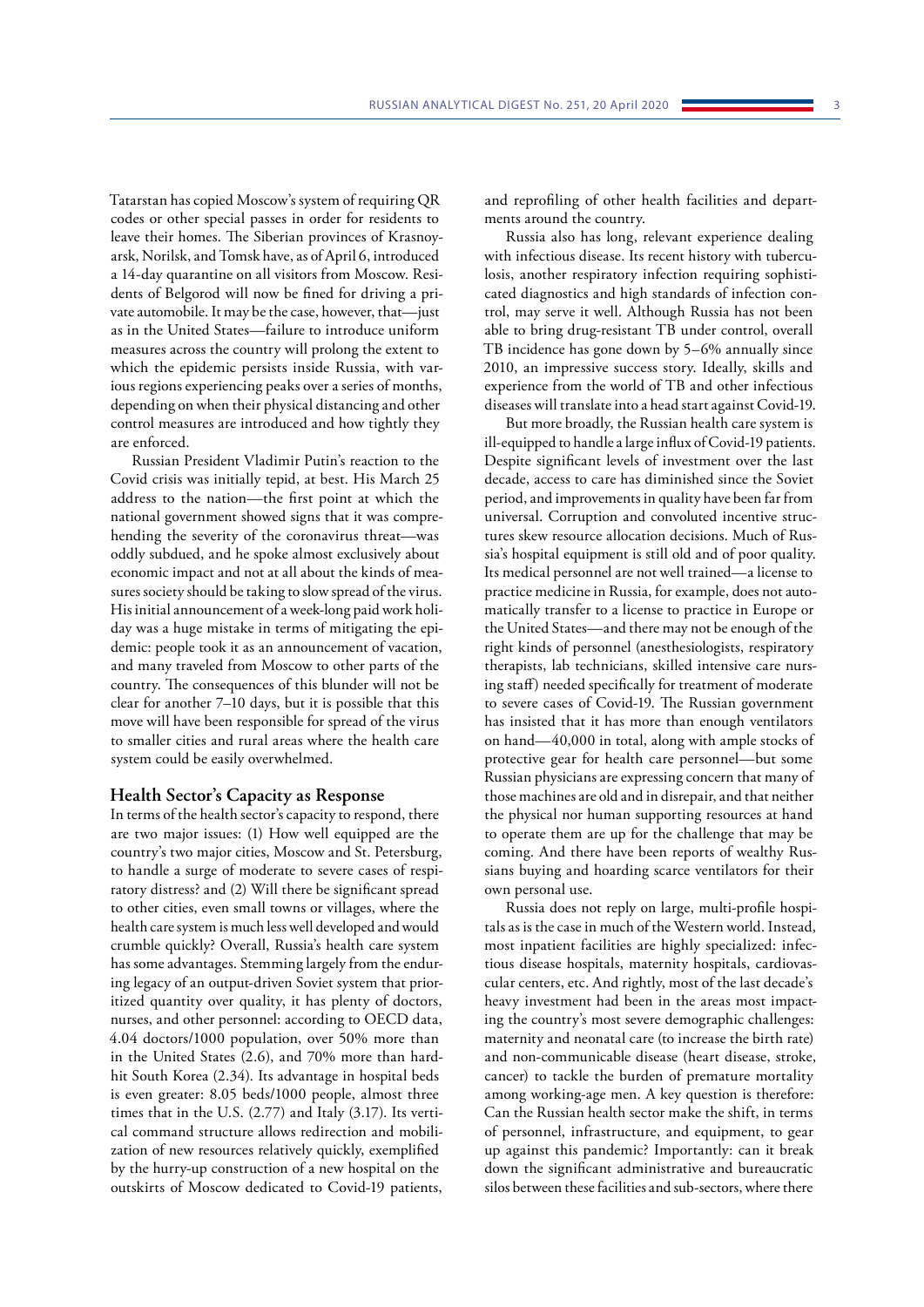has traditionally been lack of communication and collaboration, and interactions have instead been prone to competition and turf protection?

#### **Risks and Shortcomings**

All of these issues are reflected in survey data revealing the Russian public's deep distrust of their health care system. A 2018 poll of 6500 respondents across Europe found only 13% of Russians expressing confidence that their system would provide them with the best available treatment, a sharp contrast to 64% in Spain and 63% in Great Britain. Similar surveys within Russia find lack of access to health care consistently among Russians' top worries (coming in behind only inflation, poverty, unemployment, and corruption). Access to health care is one of Russia's key overall advantages, in principle—a legal resident needs only a mandatory medical insurance card, providing universal coverage—but an overwhelming majority of Russians question the quality of the services offered under that guarantee.

There are many factors impacting the extent to which Covid-19 will place overwhelming demands on Russia's health system. The US Centers for Disease Control and Prevention released data in early April making it clear that people with underlying comorbidities—heart disease, diabetes, chronic obstructive pulmonary disease are much more likely to require intensive care if they are infected with coronavirus. Despite progress in bringing down the prevalence of these kinds of conditions over the last 15 years, Russia still suffers a disproportionately high burden, especially among middle-aged men. Russia also has a comparatively high number of people with

other diseases that compromise their immune systems and may make them more likely to contract coronavirus: HIV, tuberculosis, hepatitis-C.

Russia also has large numbers of disadvantaged, marginalized populations whose situation with coronavirus is currently unknown. Prisons are incubators for coronavirus (hundreds of incarcerated people and staff members, for example, are infected at New York's infamous Riker's Island prison), but no data have been released on infections or measures to prevent infection in Russia's detention centers and prisons. Similarly, Russia's millions of labor migrants often live in cramped, unsanitary dormitories or apartments where coronavirus could spread easily; these undocumented people have no access to health care, and therefore are unlikely to be receiving coronavirus testing should they fall ill.

Overall, the Russian government is still taking too many risks. Hundreds of Central Asian labor migrants were trapped in close quarters at a Moscow airport in late March for days, for example, waiting for flights home. Events honoring particularly vulnerable elderly World War II veterans, on the sacred occasion of the 75<sup>th</sup> anniversary of the war's end, are still being held around the country. The Ministry of Defense is proceeding with plans for the spring 2020 rounds of conscription across the country. Given the magnitude of the threat, a more urgent and robust set of physical distancing measures against coronavirus is clearly warranted. In their absence or failure, the fragility and inconsistency of Russia's medical system may force its valiant health workers to struggle mightily to deal with the consequences.

#### *About the Author*

Dr. Judy Twigg is a Professor of Political Science at Virginia Commonwealth University in Richmond, Virginia, USA, and a consultant with the World Bank, the Center for Strategic and International Studies (Washington, DC), and several other agencies. She is writing a book on health sector reform in Eurasia.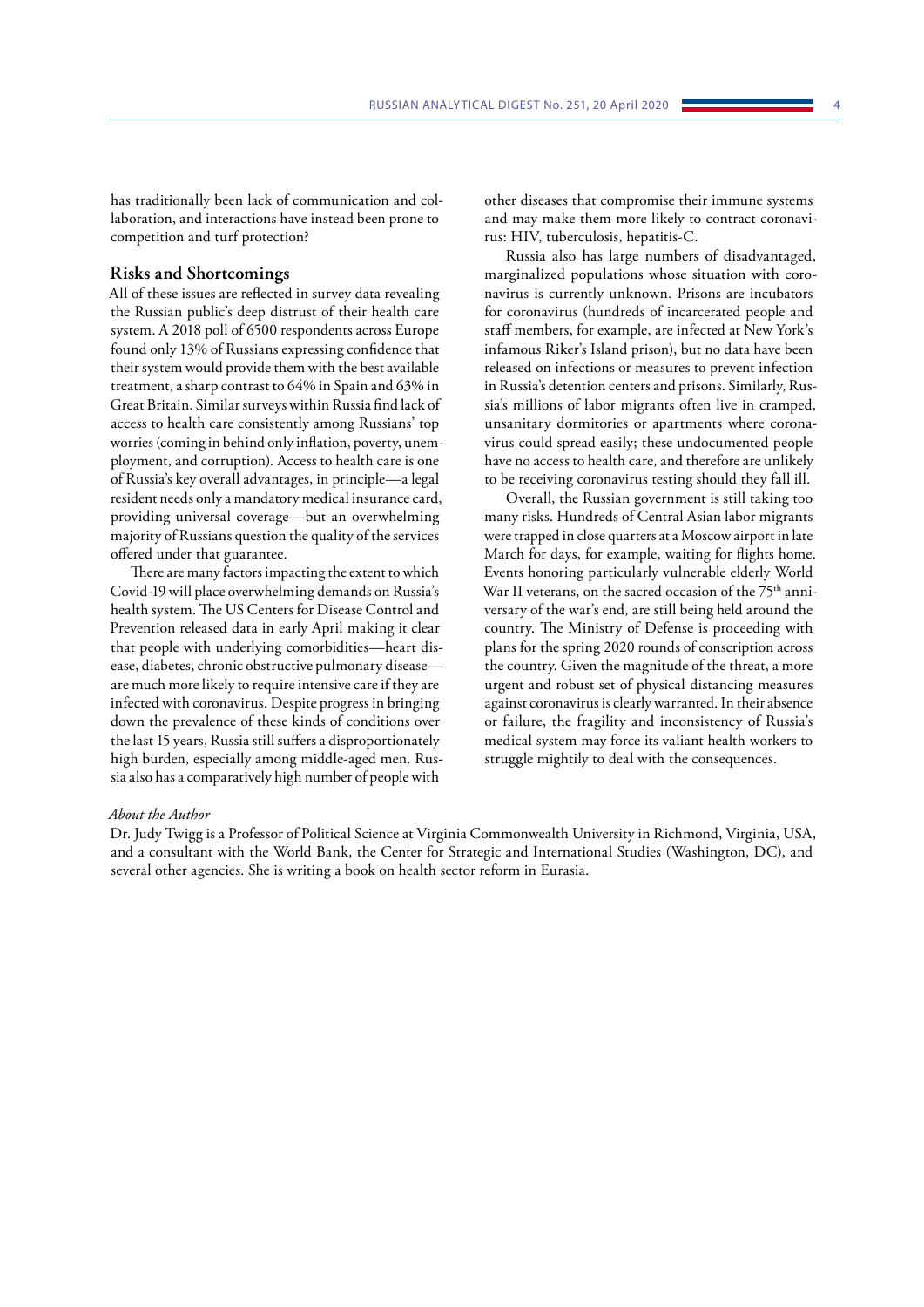# <span id="page-5-0"></span>**Covid-19 Cases in Russia**



| Date  | <b>Belarus</b> | Poland       | <b>Russia</b>                  | <b>Ukraine</b> |  |
|-------|----------------|--------------|--------------------------------|----------------|--|
| 01/03 | $\mathbf{1}$   |              | $\mathbf{1}$<br>$\overline{2}$ |                |  |
| 02/03 | $\mathbf{1}$   |              | 3                              | 1              |  |
| 03/03 | 1              |              | 3                              | $\mathbf{1}$   |  |
| 04/03 | 6              | 1            | 3                              | 1              |  |
| 05/03 | 6              | $\mathbf{1}$ | $\overline{4}$                 | $\mathbf{1}$   |  |
| 06/03 | 6              | 5            | 13                             | 1              |  |
| 07/03 | 6              | 5            | 13                             | 1              |  |
| 08/03 | 6              | 11           | 17                             | 1              |  |
| 09/03 | 6              | 16           | 17                             | $\mathbf{1}$   |  |
| 10/03 | 9              | 22           | 20                             | 1              |  |
| 11/03 | 9              | 31           | 20                             | 1              |  |
| 12/03 | 12             | 49           | 28                             | 1              |  |
| 13/03 | 27             | 68           | 45                             | 3              |  |
| 14/03 | 27             | 103          | 59                             | 3              |  |
| 15/03 | 27             | 119          | 63                             | 3              |  |
| 16/03 | 36             | 177          | 90                             | $\overline{7}$ |  |
| 17/03 | 36             | 238          | 114                            | 14             |  |
| 18/03 | 51             | 251          | 147                            | 14             |  |
| 19/03 | 51             | 355          | 199                            | 16             |  |
| 20/03 | 69             | 425          | 253                            | 29             |  |
| 21/03 | 76             | 536          | 306                            | 47             |  |
| 22/03 | 76             | 634          | 367                            | 73             |  |
| 23/03 | 81             | 749          | 438                            | 73             |  |
| 24/03 | 81             | 901          | 495                            | 97             |  |
| 25/03 | 86             | 1,051        | 658                            | 145            |  |
| 26/03 | 86             | 1,221        | 840                            | 196            |  |
| 27/03 | 94             | 1,389        | 1,036                          | 310            |  |

| Date  | <b>Belarus</b> | Poland | <b>Russia</b> | <b>Ukraine</b> |
|-------|----------------|--------|---------------|----------------|
| 28/03 | 94             | 1,638  | 1,264         | 356            |
| 29/03 | 94             | 1,862  | 1,534         | 475            |
| 30/03 | 152            | 2,055  | 1,836         | 548            |
| 31/03 | 152            | 2,311  | 2,337         | 645            |
| 01/04 | 163            | 2,554  | 2,777         | 794            |
| 02/04 | 304            | 2,946  | 3,548         | 897            |
| 03/04 | 351            | 3,383  | 4,149         | 1,072          |
| 04/04 | 440            | 3,627  | 4,731         | 1,225          |
| 05/04 | 562            | 4,102  | 5,389         | 1,308          |
| 06/04 | 700            | 4,413  | 6,343         | 1,319          |
| 07/04 | 861            | 4,848  | 7,497         | 1,462          |
| 08/04 | 1,066          | 5,205  | 8,672         | 1,668          |
| 09/04 | 1,486          | 5,575  | 10,131        | 1,892          |
| 10/04 | 1,981          | 5,955  | 11,917        | 2,203          |
| 11/04 | 2,226          | 6,356  | 13,584        | 2,511          |
| 12/04 | 2,578          | 6,674  | 15,770        | 2,777          |
| 13/04 | 2,919          | 6,934  | 18,328        | 3,102          |
| 14/04 | 3,281          | 7,202  | 21,102        | 3,372          |
| 15/04 | 3,728          | 7,582  | 24,490        | 3,764          |
| 16/04 | 4,204          | 7,771  | 27,938        | 4,161          |
| 17/04 | 4,779          | 8,379  | 32,008        | 4,662          |
| 18/04 | 4,779          | 8,742  | 36,793        | 5,106          |
| 19/04 | 4,779          | 9,287  | 42,853        | 5,449          |
| 20/04 | 4,779          | 9,287  | 42,853        | 5,710          |

**Figure 1: Covid-19 Cases in Comparison (1 March – 20 April 2020)**

*Source: Johns Hopkins University. 20 April 2020, 9:38 AM CEST,* <https://coronavirus.jhu.edu/map.html>*;* [https://github.com/CSSEGISandData/COVID-19/blob/](https://github.com/CSSEGISandData/COVID-19/blob/master/csse_covid_19_data/csse_covid_19_time_series/time_series_covid19_confirmed_global.csv) [master/csse\\_covid\\_19\\_data/csse\\_covid\\_19\\_time\\_series/time\\_series\\_covid19\\_confirmed\\_global.csv](https://github.com/CSSEGISandData/COVID-19/blob/master/csse_covid_19_data/csse_covid_19_time_series/time_series_covid19_confirmed_global.csv)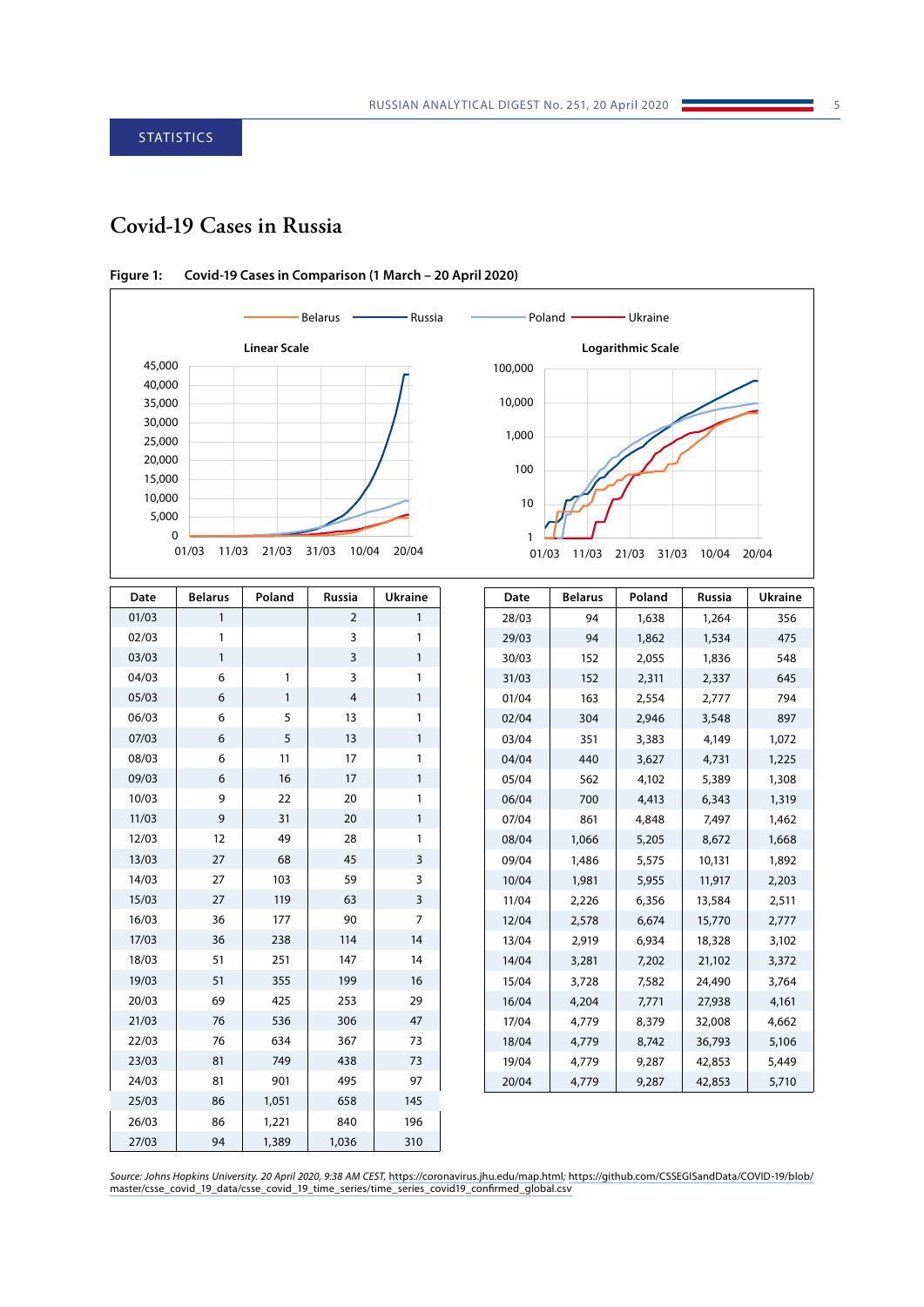

**Figure 2: Covid-19 Deaths in Comparison (1 March – 20 April 2020)**

| Date  | <b>Belarus</b> | Poland         | Russia       | <b>Ukraine</b> |  |
|-------|----------------|----------------|--------------|----------------|--|
| 01/03 | $\mathbf 0$    | 0              | 0            | $\mathbf 0$    |  |
| 02/03 | $\mathbf 0$    | 0              | 0            | 0              |  |
| 03/03 | $\mathbf 0$    | 0              | $\mathbf 0$  | $\mathbf 0$    |  |
| 04/03 | 0              | 0              | 0            | $\mathbf 0$    |  |
| 05/03 | $\mathbf 0$    | $\mathbf 0$    | $\mathbf 0$  | $\mathbf 0$    |  |
| 06/03 | $\mathbf 0$    | 0              | 0            | 0              |  |
| 07/03 | $\mathbf 0$    | $\mathbf 0$    | $\mathbf 0$  | $\mathbf 0$    |  |
| 08/03 | $\mathbf 0$    | 0              | 0            | $\mathbf 0$    |  |
| 09/03 | $\pmb{0}$      | 0              | $\pmb{0}$    | $\mathbf 0$    |  |
| 10/03 | $\mathbf 0$    | 0              | 0            | $\mathbf 0$    |  |
| 11/03 | $\pmb{0}$      | 0              | 0            | $\pmb{0}$      |  |
| 12/03 | $\mathbf 0$    | 1              | 0            | $\mathbf 0$    |  |
| 13/03 | $\mathbf 0$    | $\overline{2}$ | 0            | 1              |  |
| 14/03 | $\mathbf 0$    | 3              | 0            | 1              |  |
| 15/03 | $\mathbf 0$    | 3              | $\mathbf 0$  | $\mathbf{1}$   |  |
| 16/03 | $\mathbf 0$    | 4              | 0            | 1              |  |
| 17/03 | $\mathbf 0$    | 5              | $\mathbf 0$  | $\overline{2}$ |  |
| 18/03 | $\mathbf 0$    | 5              | 0            | $\overline{2}$ |  |
| 19/03 | $\mathbf 0$    | 5              | $\mathbf{1}$ | $\overline{2}$ |  |
| 20/03 | $\mathbf 0$    | 5              | 1            | 3              |  |
| 21/03 | $\mathbf 0$    | 5              | $\mathbf{1}$ | 3              |  |
| 22/03 | $\mathbf 0$    | 7              | $\mathbf{1}$ | 3              |  |
| 23/03 | $\mathbf 0$    | 8              | $\mathbf{1}$ | 3              |  |
| 24/03 | $\mathbf 0$    | 10             | $\mathbf{1}$ | 3              |  |
| 25/03 | $\mathbf 0$    | 14             | 3            | 5              |  |
| 26/03 | $\mathbf 0$    | 16             | 3            | 5              |  |
| 27/03 | $\mathbf 0$    | 16             | 4            | 5              |  |
| 28/03 | 0              | 18             | 4            | 9              |  |

| Date  | <b>Belarus</b> | Poland | Russia | <b>Ukraine</b> |
|-------|----------------|--------|--------|----------------|
| 29/03 | 0              | 22     | 8      | 10             |
| 30/03 | 0              | 31     | 9      | 13             |
| 31/03 | $\mathbf{1}$   | 33     | 17     | 17             |
| 01/04 | $\overline{2}$ | 43     | 24     | 20             |
| 02/04 | $\overline{4}$ | 57     | 30     | 22             |
| 03/04 | $\overline{4}$ | 71     | 34     | 27             |
| 04/04 | 5              | 79     | 43     | 32             |
| 05/04 | 8              | 94     | 45     | 37             |
| 06/04 | 13             | 107    | 47     | 38             |
| 07/04 | 13             | 129    | 58     | 45             |
| 08/04 | 13             | 159    | 63     | 52             |
| 09/04 | 16             | 174    | 76     | 57             |
| 10/04 | 19             | 181    | 94     | 69             |
| 11/04 | 23             | 208    | 106    | 73             |
| 12/04 | 26             | 232    | 130    | 83             |
| 13/04 | 29             | 245    | 148    | 93             |
| 14/04 | 33             | 263    | 170    | 98             |
| 15/04 | 36             | 286    | 198    | 108            |
| 16/04 | 40             | 314    | 232    | 116            |
| 17/04 | 42             | 332    | 273    | 125            |
| 18/04 | 45             | 347    | 313    | 133            |
| 19/04 | 47             | 360    | 361    | 141            |
| 20/04 | 47             | 360    | 361    | 151            |

*Source: Johns Hopkins University. 20 April 2020, 9:38 AM CEST,* <https://coronavirus.jhu.edu/map.html>*;* [https://github.com/CSSEGISandData/COVID-19/blob/](https://github.com/CSSEGISandData/COVID-19/blob/master/csse_covid_19_data/csse_covid_19_time_series/time_series_covid19_deaths_global.csv) [master/csse\\_covid\\_19\\_data/csse\\_covid\\_19\\_time\\_series/time\\_series\\_covid19\\_deaths\\_global.csv](https://github.com/CSSEGISandData/COVID-19/blob/master/csse_covid_19_data/csse_covid_19_time_series/time_series_covid19_deaths_global.csv)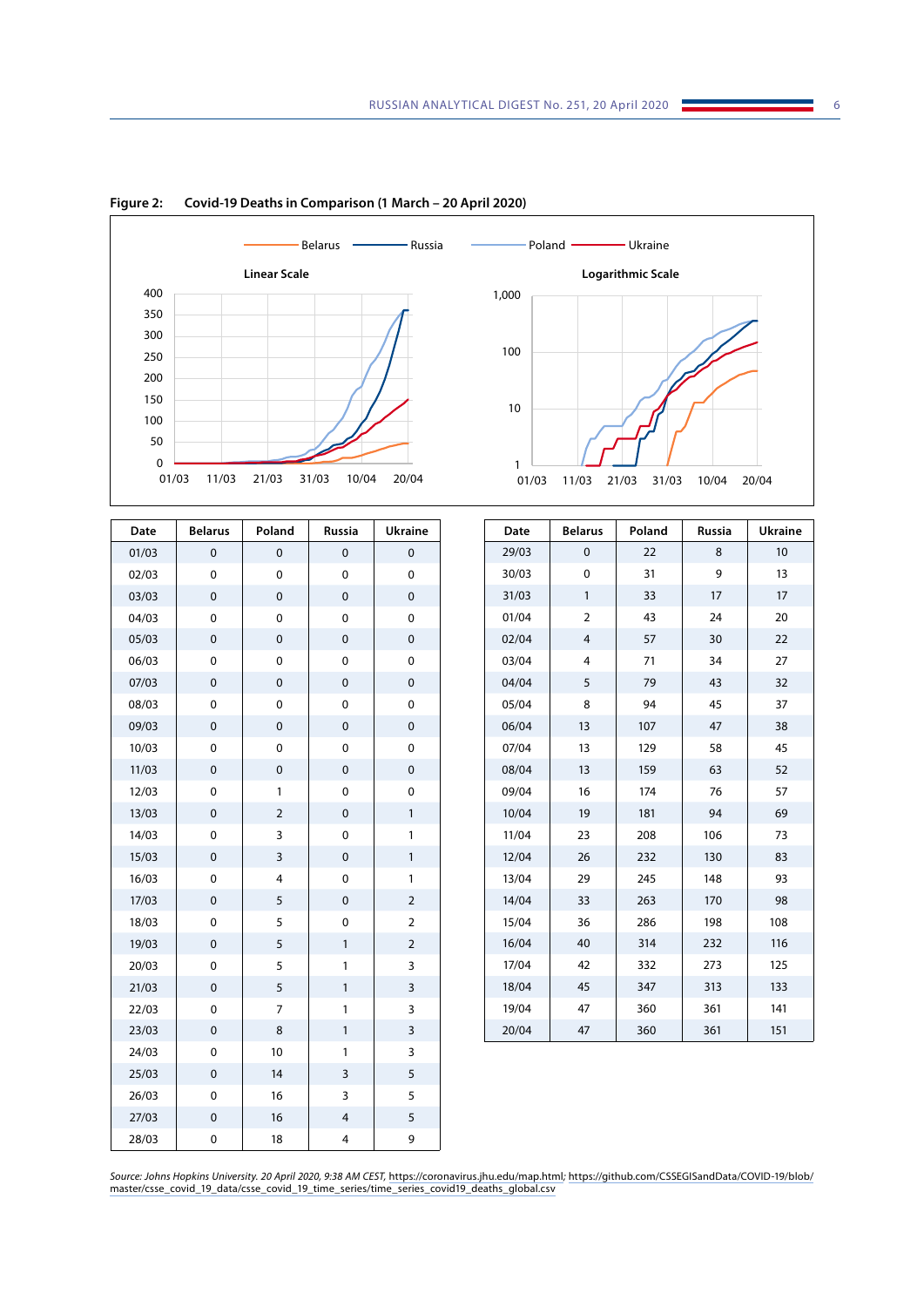

**Figure 3: Covid-19 Doubling Rates in Comparison: Confirmed Cases**

*Source: Johns Hopkins University. 20 April 2020, 9:38 AM CEST,* <https://coronavirus.jhu.edu/map.html>*;* [https://github.com/CSSEGISandData/COVID-19/blob/](https://github.com/CSSEGISandData/COVID-19/blob/master/csse_covid_19_data/csse_covid_19_time_series/time_series_covid19_confirmed_global.csv) [master/csse\\_covid\\_19\\_data/csse\\_covid\\_19\\_time\\_series/time\\_series\\_covid19\\_confirmed\\_global.csv](https://github.com/CSSEGISandData/COVID-19/blob/master/csse_covid_19_data/csse_covid_19_time_series/time_series_covid19_confirmed_global.csv)*; formula for doubling rates from* [https://blog.dataw](https://blog.datawrapper.de/weekly-chart-coronavirus-doublingtimes/)[rapper.de/weekly-chart-coronavirus-doublingtimes/](https://blog.datawrapper.de/weekly-chart-coronavirus-doublingtimes/)

*Day Zero is the last day with one confirmed case, or the number closest to one case.*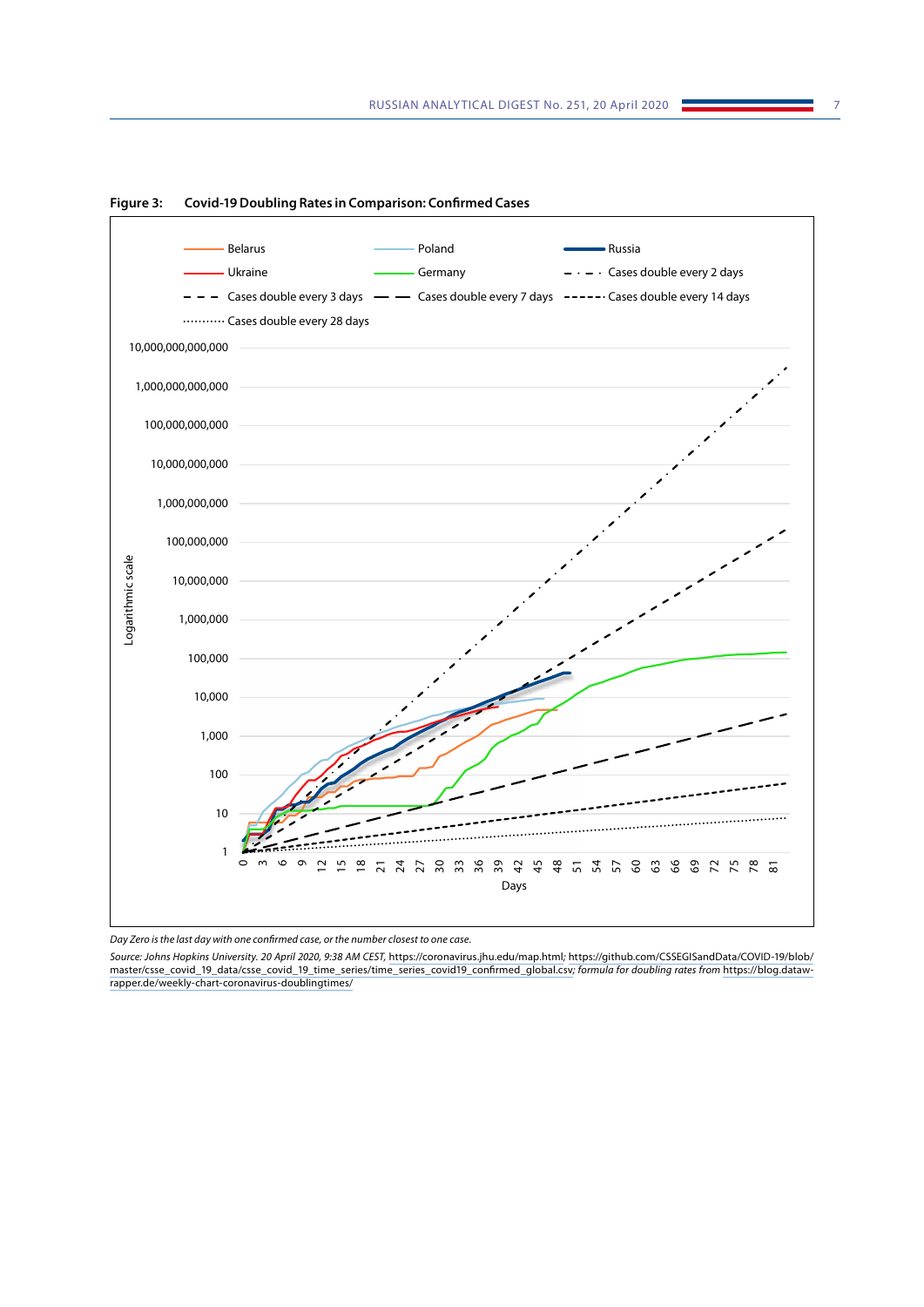

**Figure 4: Covid-19 Doubling Rates in Comparison: Deaths**

*Day Zero is the last day with one confirmed death, or the number closest to one death.*

*Source: Johns Hopkins University. 20 April 2020, 9:38 AM CEST,* <https://coronavirus.jhu.edu/map.html>*;* [https://github.com/CSSEGISandData/COVID-19/blob/](https://github.com/CSSEGISandData/COVID-19/blob/master/csse_covid_19_data/csse_covid_19_time_series/time_series_covid19_deaths_global.csv) [master/csse\\_covid\\_19\\_data/csse\\_covid\\_19\\_time\\_series/time\\_series\\_covid19\\_deaths\\_global.csv](https://github.com/CSSEGISandData/COVID-19/blob/master/csse_covid_19_data/csse_covid_19_time_series/time_series_covid19_deaths_global.csv)*; formula for doubling rates from* [https://blog.datawrapper.](https://blog.datawrapper.de/weekly-chart-coronavirus-doublingtimes/) [de/weekly-chart-coronavirus-doublingtimes/](https://blog.datawrapper.de/weekly-chart-coronavirus-doublingtimes/)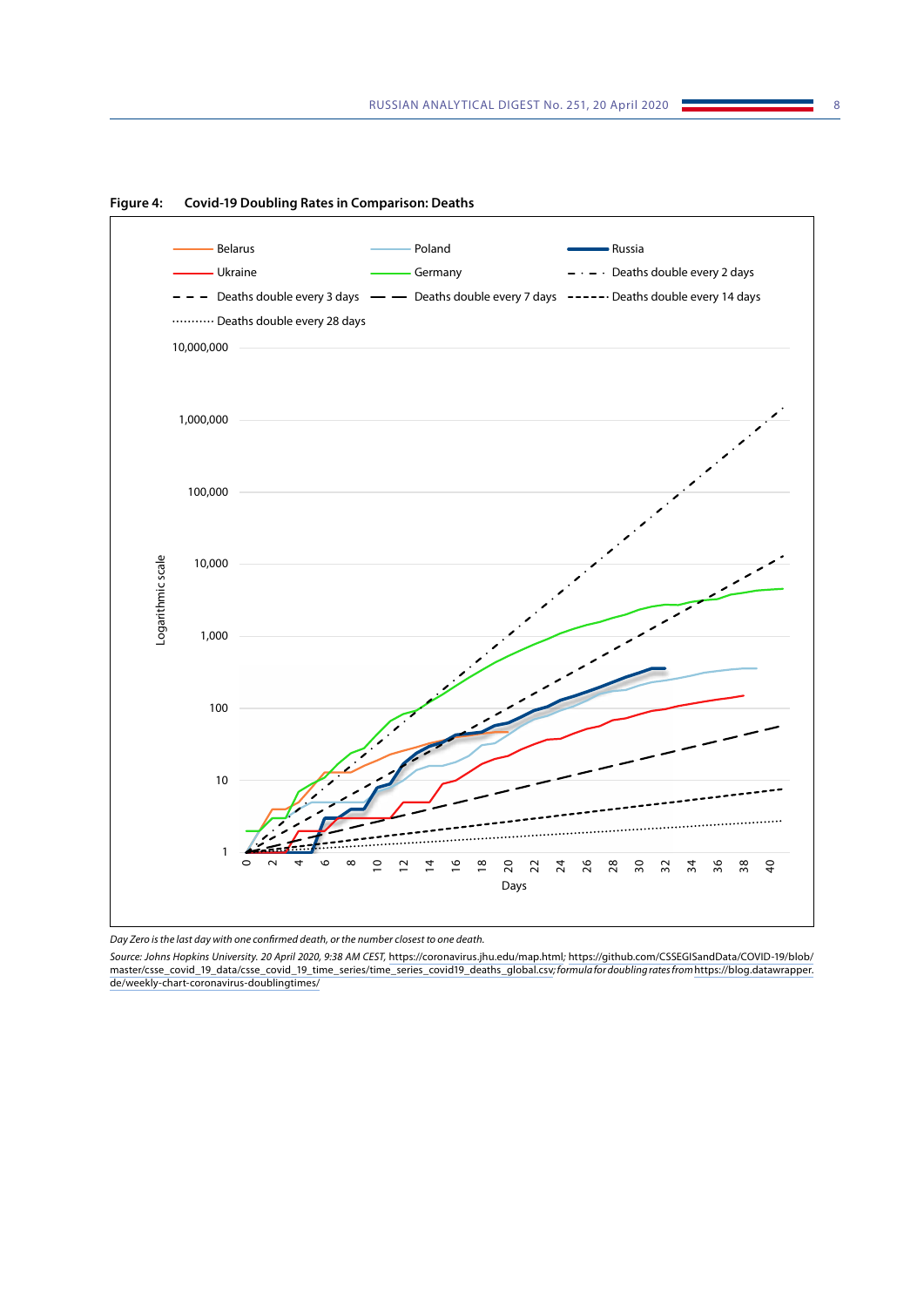

**Figure 5: Total Tests for Covid-19 in Comparison (5 March – 19 April 2020)**

*Source: Our World in Data, 20 April 2020,* <https://ourworldindata.org/covid-testing>



**Figure 6: Total Tests for Covid-19 Per 1,000 People in Comparison (5 March – 19 April 2020)**

*Source: Our World in Data, 20 April 2020,* <https://ourworldindata.org/covid-testing>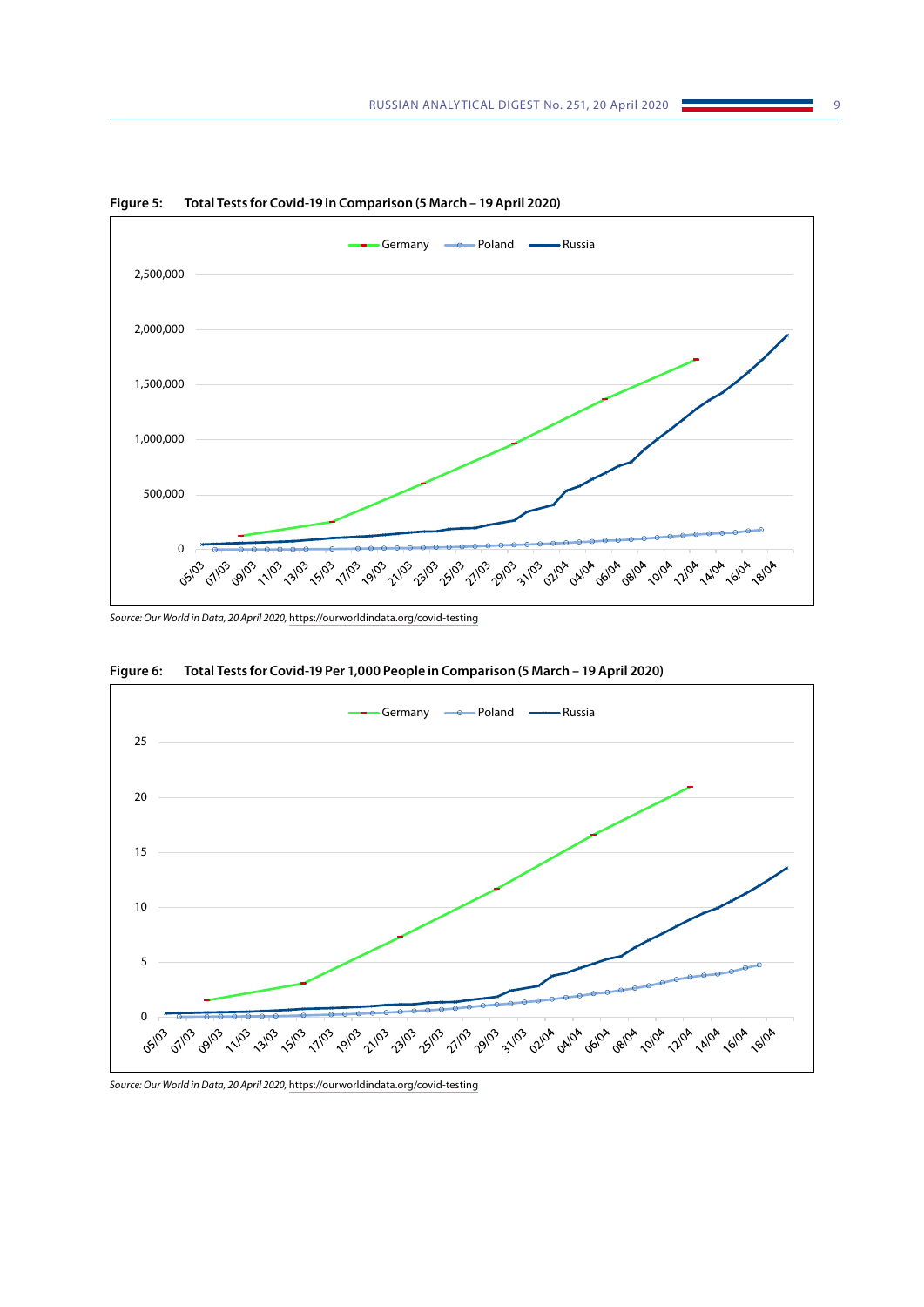# <span id="page-10-0"></span>**Two Economic Crises at the Same Time—Too Much Even for Russia**

By Gunter Deuber, Raiffeisen Bank International AG

#### DOI: [10.3929/ethz-b-000411027](http://doi.org/10.3929/ethz-b-000411027)

## **Abstract**

Russia's economy is currently suffering from two simultaneous, partly interdependent crises. Since 2014, Russia has been prepared for one of them: an oil market shock for which it is partly to blame. However, Russia is only partially prepared for the simultaneous spread of the Covid-19 pandemic. Overcoming this crisis is becoming a systemic issue. More cooperation at the international level is desirable in the short term. Domestically, the Kremlin's economic policy response remains modest. Companies and the middle class will help to overcome the crisis, while the government has yet to take meaningful action. The Russian leadership calculus could change if the Covid-19 fallout on the Russian economy becomes more predictable.

## **Prepared for an Oil Price Shock/Market Share Conflict**

Macroeconomic downside risks posed to Russia by quarantine measures to contain the spread of Covid-19 are definitely higher than those posed by an oil price shock. This holds true even if such an oil price collapse is accompanied by a global/local financial market shock—including a drastic rouble devaluation to a four-year low, as was the case recently. In 2020, the rouble saw its secondlargest devaluation shock since 2014. However, concerns about Russia's macro-financial stability were not apparent. The retreat from international capital markets since 2014 as well as the de-dollarisation in the local banking sector have reduced macro-financial vulnerabilities decisively. In addition, Russia accumulated ample budget and foreign exchange reserves—at the expense of austerity and weak growth. Thus, the Russian authorities continuously were able to lower the oil price required to balance the state budget. Fiscal break-even oil prices in Russia are half the level needed in Saudi Arabia (40 vs. 80 US-Dollars per barrel). Therefore, a drastic oil price shock such as that experienced in March is manageable for Russia. At current oil prices, Russia can continue functioning for at least several quarters and well into 2021 or 2022.

In addition, Russia's local economy improved in Q4 2019 and the first months of 2020. At the beginning of this year, the country was prepared for a market share conflict on global oil markets and was simply waiting for an occasion to act. Such an escalation must start when prices are already low in order to have the desired impact. Otherwise it is impossible to force competitors out of the market, whether they are within OPEC or outside of it. This holds especially true for U.S. shale oil drillers. According to the Federal Reserve Bank of Dallas, the regional branch of the U.S. central bank, private U.S. shale oil drillers need oil prices around USD 35 to 40 to stay afloat; and such leveraged producers

have less leeway than state actors in Russia or Saudi Arabia. Russia's escalating behaviour was rationally calculated, though Western observers were surprised that it was seeking direct confrontation with the USA, the world's largest oil producer. The logic held at least until the unpredictability surrounding the Covid-19 pandemic began to undermine the strength of the global and Russian economies.

# **Covid-19 Losses in Russia—Greater Than an Oil Price Shock**

The extremely diverse risk profiles of an oil price shock vs. the Covid-19 pandemic disruption can be illustrated on the basis of the following estimates. Due to deleveraging in recent years, the build-up of reserves and associated stabilisers, Russia's economy can achieve growth of 0.5 per cent or slightly more over a 12–24 month horizon at an oil price of USD 35. Even at 30 dollars there is "only" the threat of stagnation. The situation is totally different with the Covid-19 related restrictions. The planned 4–5 weeks of national holidays, paid leave and quarantine measures will lead to a GDP slump of at least 3 percent for the whole year (assuming that still some 70% of the economy is functioning). The looming recession will be as broad-based as in 2016, including sharp setbacks in private consumption and industrial production. A minor spurt in investments seems probable in 2020, due to presumed state activity in H2 2020. If restrictions on social and economic life are tightened (lasting 5 weeks, but more restrictive), economic output could collapse by 5 to 9 percent on an annual basis, depending on the mix of measures. If current restrictions were extended, each additional week would translate into an additional 0.5 percentage point in output loss. Currently, we anticipate at least a 2-week prolongation of the restrictions, possibly coupled with a minor tightening. Therefore, our current GDP call for 2020 is for drop by close to 5%. This forecast clearly illustrated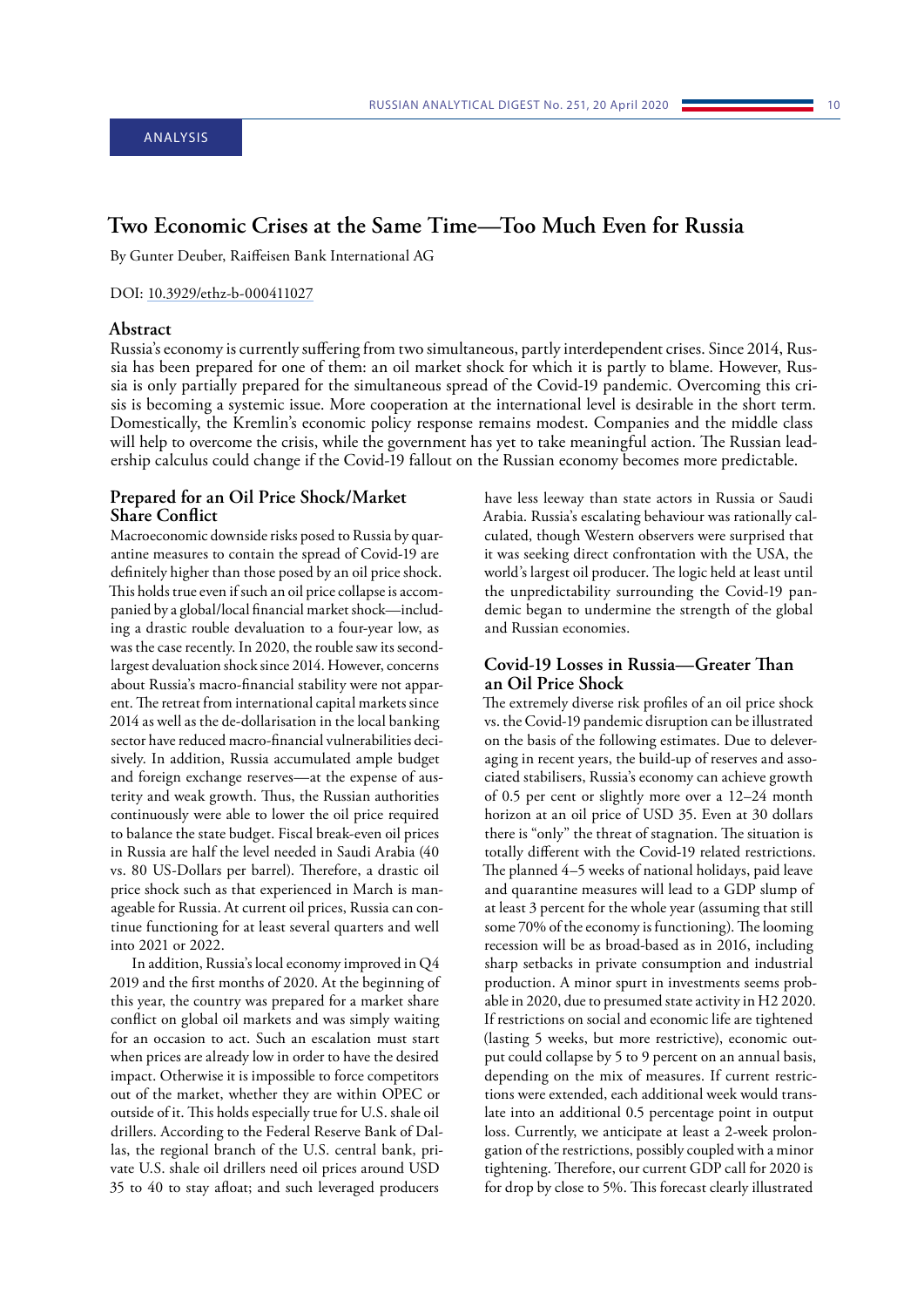that anticipated economic losses from the pandemic are significantly higher than those that would result from an oil price shock alone.

In addition, the Covid-19 crisis is less predictable and calculable for the administration than an environment marked only by an oil price shock. The Covid-19 pandemic also brings the oil market much further away from equilibrium than it already was when the Russian–Saudi escalation started. Due to weak economic activity in major economies, the demand for oil—in an already oversupplied market—is likely to collapse by an additional 30–40 percent. Hence, the OPEC+ agreement reached in mid-April to take approx. 10–15 percent of production off the market will bring the oil market closer to equilibrium again only in 2021 at the earliest. This holds especially true as the agreement is associated with implementation risks.

# **High Losses—Albeit Lower in the Short Term Than in Complex Economies**

The drastic economic consequences of the quarantine measures explain why 2020 GDP estimates for Russia are currently extremely divergent. Forecasts range from slightly negative values to -6 percent. At present any serious economic forecast is based on a hypothetical assumption about the duration of the state of emergency, which implies a high degree of uncertainty. Whereby it currently seems realistic that for Russia it could be feasible to get away with five scheduled non-working weeks (plus May holidays making 6 May the first full working day). This timeframe assumes that in economically important cities, the rules are fully complied with. Russia's capacity to monitor its own population also suggests that Russia could follow China's path in Covid-19 containment in its key economic centers rather than the more liberal policies of some Western societies, including the U.S., UK and parts of the EU in particular. Therefore, national containment of the Covid-19 pandemic is also becoming a systemic global leadership issue—both socio-politically and economically.

Although work-free weeks mean noticeable economic losses, actual GDP declines in Russia should be less than in much more complex economies. Russia is less integrated into global and multifaceted supply chains. Also, the tourism sector and small and medium-sized enterprises (SMEs) are less relevant to the economy than in countries facing more severe downturns. Additionally, Russia's economy depends on raw material industries that cannot be stopped easily, and which will continue to produce. Moreover, exports are conducted via less complex and robust infrastructure. The monocentric extraction of raw materials could continue even under more stringent quarantine conditions. And even if extracted and processed raw materials are not exported, they con-

tribute to growth in GDP via stockpiling. Given those structural conditions, economic downsides in Russia in 2020 are more limited than those facing complex, integrated and possibly more leveraged economies, such as the U.S., UK or Germany. Due to intensified economic relations with China, Russia should also benefit from the discernible containment of the corona virus there. As a result, energy consumption in China should collapse less than at the global level. Therefore, foreign trade with China should prevent the worst in terms of slumping Russian energy exports. However, Russia's specific economic structure will also imply a less pronounced recovery in 2021 than in many other countries, particularly those with the most advanced economies. The Kremlin's media discourse will compensate for this comparative disadvantage, if necessary, by stressing its successes in the global strategic competition pitting authoritarian vs. liberal societies.

## **Cautious Geopolitical Positioning, But Few Economic Policy Responses**

The simultaneous crises (oil market & Covid-19) are hitting the U.S. economy hard, short-term most likely even harder than the economy of Russia. The privately organised US energy sector also faces massive challenges. From a Russian viewpoint, it no longer makes sense to be seen as a disruptor following the drama of its falling out with OPEC in March. Thus, the mid-April OPEC+ agreement seems like a reasonable move, especially since it is unlikely to bring a rapid oil price recovery. Therefore, Russia will achieve most of its goals on the oil market anyways. However, without any concessionary signals, the anti-Russia hardliners in Washington could assert massive political pressure supporting oil market interventions or sanctioning Russia. Such a scenario is not in Russia's self-interest in the short term—despite all the preparations made to address the permanent U.S. sanctions threats. Russia still faces short-term capital flow risks if the U.S. imposes tough financial sanctions. Even today between 30 and 60 percent of Russian trade is still conducted in dollars. From a financial market perspective, Russia should definitely seek to avoid US sanctions in 2020, a year in which Russia may be running a current account deficit for the first time since the early 1990s, while the rouble already trades near fouryear lows. That said, Russian elites have little interest in taking on more risks. In view of Russia's low public debt, a more decisive economic policy response against the 2020 recession would be better achieved—if needed via tapping international and domestic capital markets, but not necessarily by rapidly depleting reserves, which are buying Russia its geopolitical policy space.

Covid-19 containment measures are causing massive slumps in private consumption and drastic reve-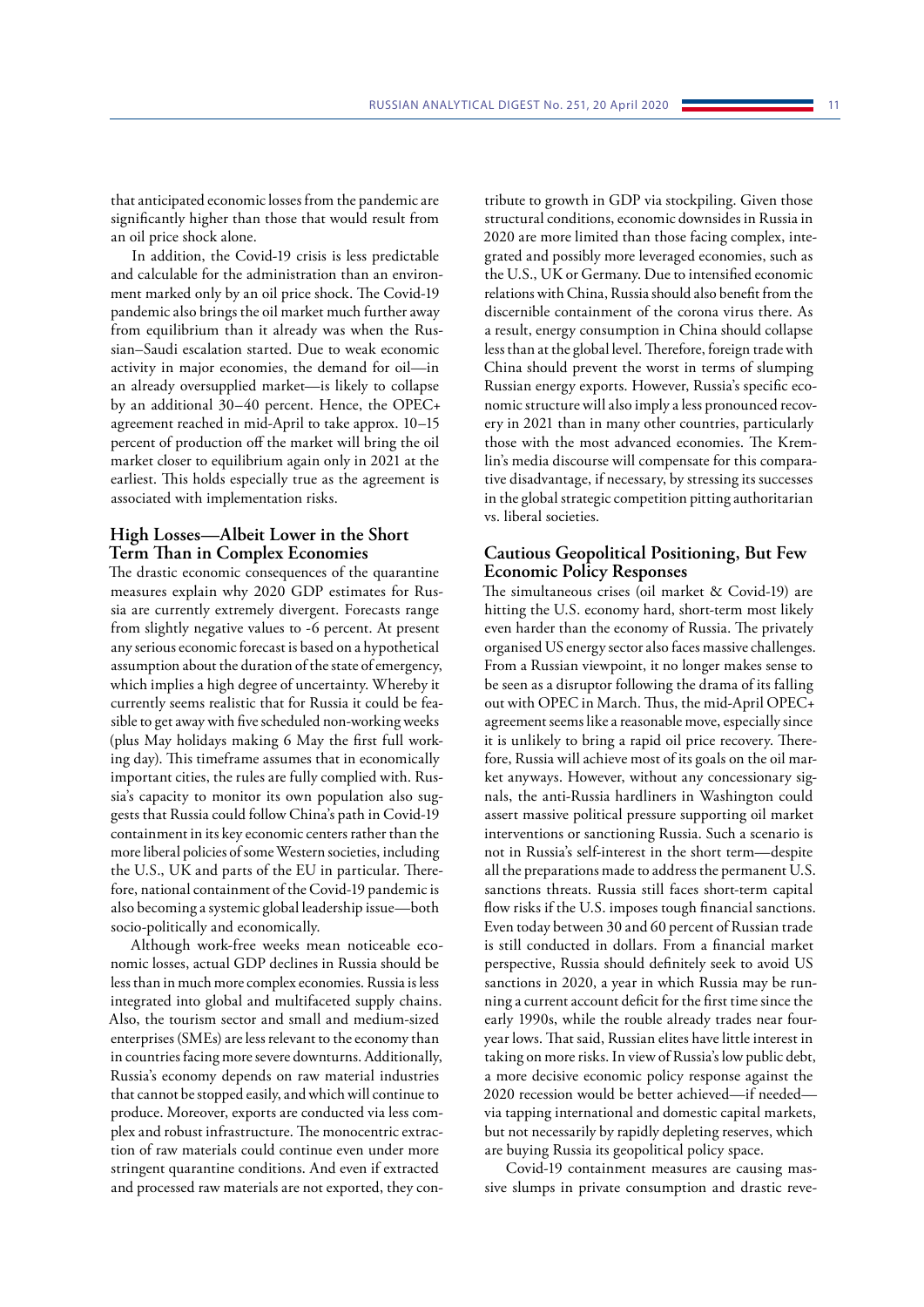nue losses in the service sector. SMEs and freelancers face particularly difficult tests. Normally, consumption bolsters GDP in economic crises. For this reason, massive support measures have been announced in Western economies, especially for exposed sectors. To date, Russia has outlined no comprehensive aggregate economic policy response. Hence, it can be concluded that Russia's political priorities lie elsewhere. The cautious economic policy response also reflects the entrenched policy focus on stability and maintaining reserves—at the expense of (long-term) economic development.

So far, only modest fiscal measures amounting to 1–3% of GDP have been arranged in Russia (by comparison: some major industrialized countries are currently implementing fiscal and guarantee packages of 10–30% of GDP). In Russia support measures include support for individuals through a moratorium on loan payments (including a suspension of fines on unpaid mortgages and for debtors whose incomes are cut by more than 30 percent due to the pandemic), support for businesses through a six-month moratorium on bankruptcy filings, and support for SMEs, which can postpone both credit and tax payments while benefiting from reduced social security contributions. Nevertheless, according to the Kremlin's current political creed, wealthy households and corporations rather than the state should provide the cushion for this crisis. Therefore, the government has raised taxes on payments and dividends from offshore companies from 2 to 15 per cent and imposed a new tax on people holding bonds and bank deposits. Some measures clearly affect the savings of the middle class, such as the increased taxation on bank deposits over RUB 1 million (approx. USD 12,000–13,000). Recent tax changes were probably already in the works and have not now been opportunistically implemented. Due to the cautious aggregate economic policy responses, no rebound should be expected in Russia in 2021. Rather, Russia is acting as a free rider, counting on a significant global economic recovery driven by stimulus elsewhere.

## **Further Monetary and Fiscal Policy Support Possible in the Course of 2020**

In the course of 2020, some support from expansionary monetary policy is to be expected. To date, the Russian Central Bank (CBR) has remained cautious and has not lowered key rates below current six-year lows at 6 percent, partly in order to support the rouble. In recent weeks the CBR had to support the rouble for the first time

in five years with foreign currency sales (i.e. RUB purchases) well beyond the scope of what had been planned. Some monetary leeway for rate cuts should open up, since through the quarantine measures the transmission effects from the weaker rouble into inflation should be smaller than in previous crises. Some CBR support has already been provided through a comprehensive RUB 500 billion credit line for SMEs at 4 percent. Nevertheless, such individual measures, even combined with further CBR easing, most likely will not induce a rebound.

However, the referendum on constitutional amendments, postponed from April, may take place later in 2020 and the 2021 Duma elections also will be part of political-economic calculations. In this respect, depending on the course of the crisis, pressure for more public sector spending may increase. However, significant fiscal stimuli are not likely until H2 2020, when the Covid-19 related damage on the Russian economy can be better assessed and there is more certainty about oil market trends. It should then be possible to boost economic growth by 0.5 to 1 percentage point through more significant fiscal stimuli—as happened in 2018 through targeted projects. Such investments could be focussed on more distant districts and the energy industry, even if the Covid-19 pandemic has not yet been contained in all parts of the country.

# **Economic Advancement Out of Reach— Selective Health and Social Exacerbations**

In view of the expected economic trends for 2020 and 2021, Russia's self-proclaimed ambitions are obsolete. The absolute and relative income levels reached before the 2014–2016 crisis are out of reach for the next few years. Russia will likely descend to the income levels of global emerging markets becoming relatively poorer; there is little hope that it will catch-up with more developed economies. This might temporarily be excusable given the imminent worst global recession seen in decades, especially since Russia itself could get away with a smaller GDP slump than the more developed economies and differentiated societies in 2020. After that, however, there might be more pressure for income redistribution and economic policy stimulation than the leadership currently plans. Even if the Covid-19 crisis is contained to the economic capitals and resource-focused parts of the economy in 2020, there is a real threat of a health crisis breaking out in more distant parts of the country, followed by perilous socioeconomic developments.

#### *About the Author*

Gunter Deuber heads the Economics department at Raiffeisen Bank International AG in Vienna, one of the largest foreign banks in Russia, specializing in Eastern Europe and Russia. In 2019 he participated in the International Visitor Leadership Program (IVLP), the US Department of State professional exchange program. This article reflects the personal opinion of the author and not necessarily the opinion of RBI AG.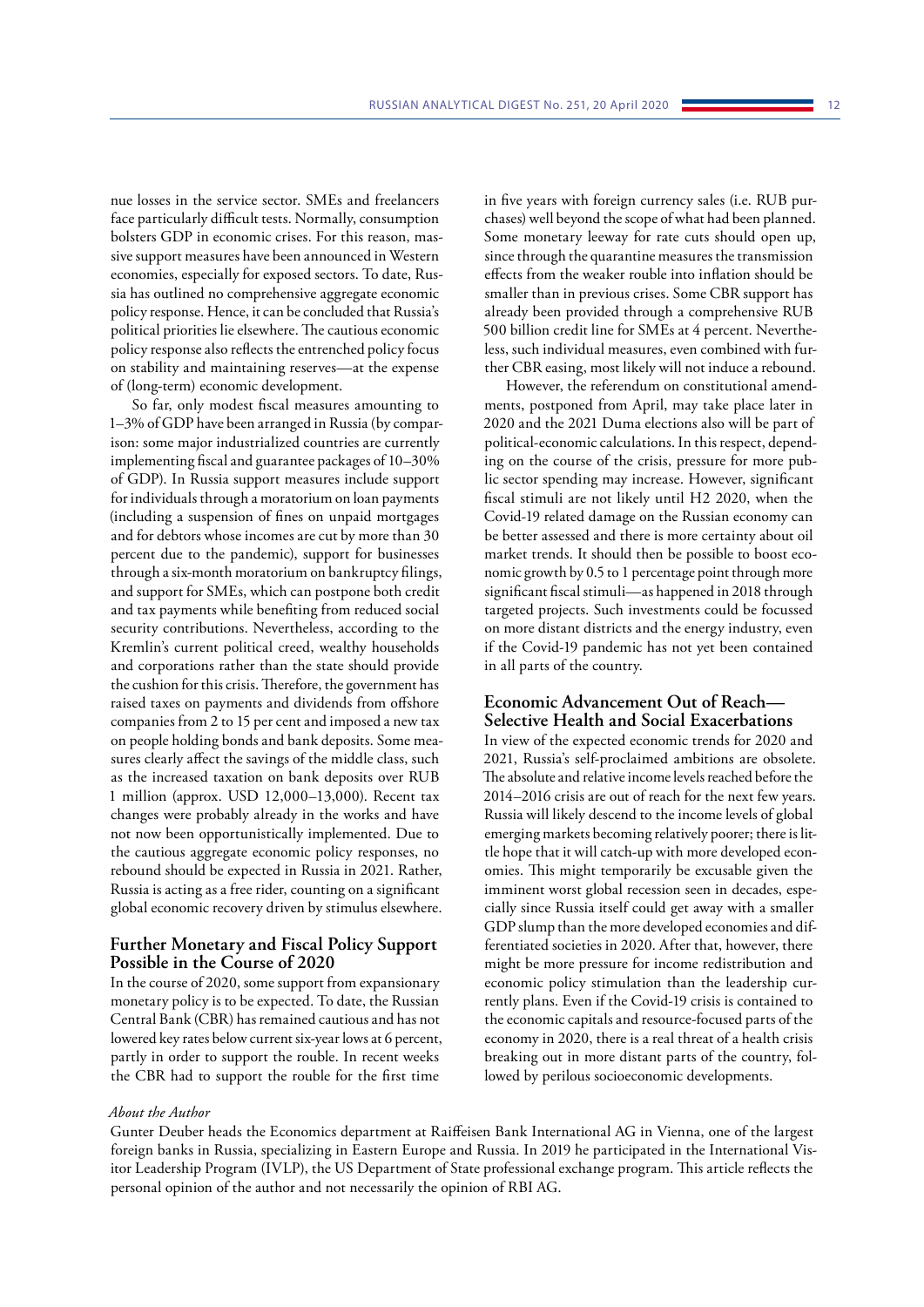# <span id="page-13-0"></span>**GDP Growth Forecast, Critical Oil Price Levels, Current Account Balance, Ruble Exchange Rate**



| Figure 1: | GDP Growth Forecast for Russia for 2020 and 2021 (% yoy) |
|-----------|----------------------------------------------------------|
|-----------|----------------------------------------------------------|

|                                        | 2020f  | 2021f |
|----------------------------------------|--------|-------|
| <b>Russia</b>                          |        |       |
| RBI/Raiffeisen Research                | $-4.9$ | 2.8   |
| ACRA (Analytical Credit Rating Agency) | $-4.0$ | 2.2   |
| <b>Goldman Sachs</b>                   | $-4.0$ | 4.5   |
| JP Morgan                              | $-4.0$ | 4.5   |
| Renaissance Capital                    | $-0.8$ | 3.0   |
| <b>Uralsib Capital</b>                 | 0.0    | 1.3   |
| Consenus                               | $-1.4$ | 2.3   |
| International Monetary Fund*           | $-5.5$ | 3.5   |
| Major global economies                 |        |       |
| USA*                                   | $-5.9$ | 4.7   |
| UK*                                    | $-6.5$ | 4.0   |
| Euro area*                             | $-7.5$ | 4.7   |
| Emerging Markets global*               | $-1.0$ | 6.6   |

*Source: IMF\* (World Economic Outlook April 2020), Consenus Economics (April 2020), RBI/Raiffeisen RESEARCH*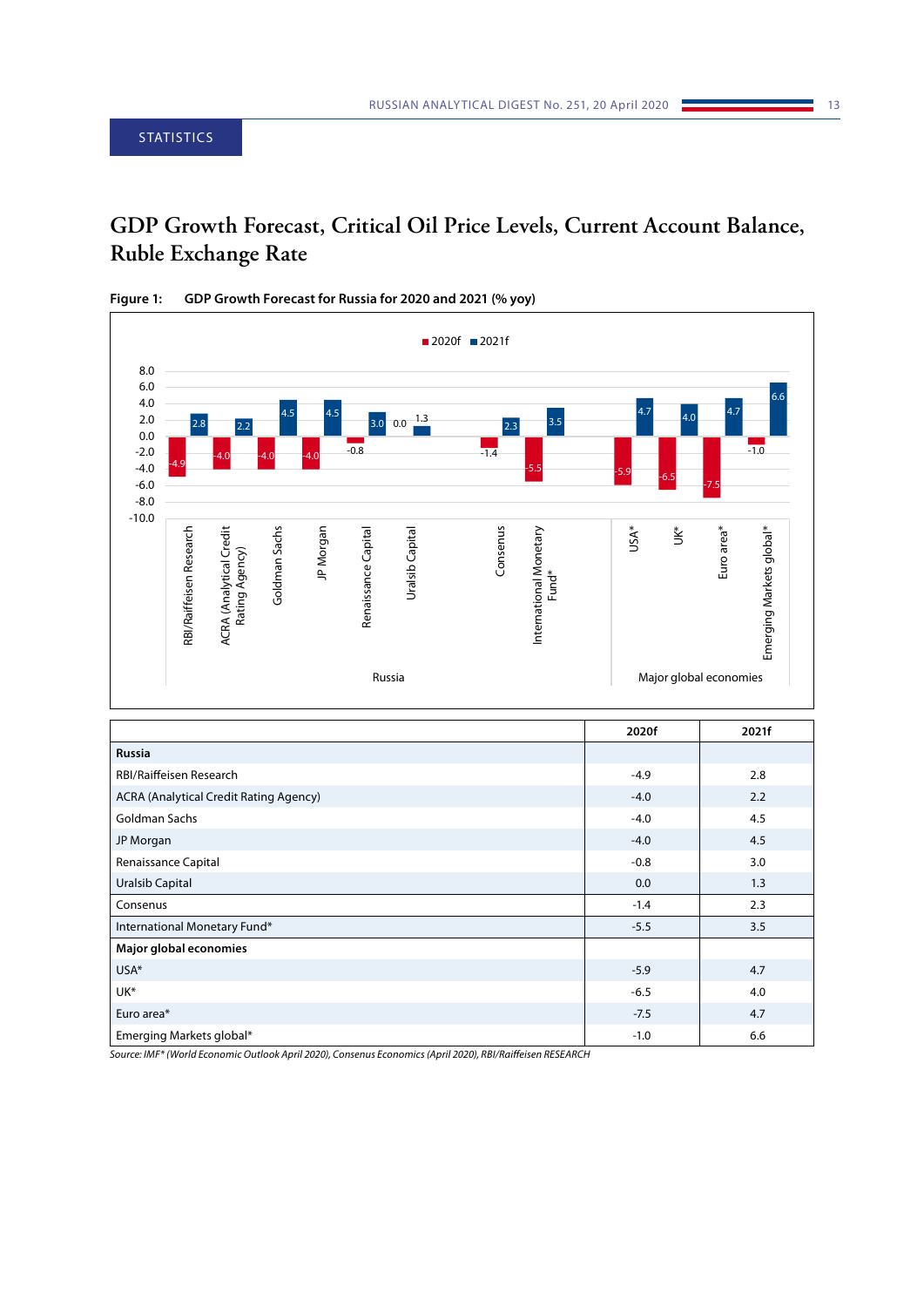

**Figure 2: Russia: Economic Growth Projections in the Event of an Oil Price Shock**

*Source: own calculations, RBI/Raiffeisen RESEARCH*

| Table 1: | Russia: GDP Growth scenarios (% yoy) |  |  |  |  |
|----------|--------------------------------------|--|--|--|--|
|----------|--------------------------------------|--|--|--|--|

|                                                  |    |        | Number of quarantine weeks and corresponding GDP losses |        |        |        |        |         |
|--------------------------------------------------|----|--------|---------------------------------------------------------|--------|--------|--------|--------|---------|
| <b>Capacity utilisation (normal</b><br>$= 100\%$ |    |        | $\overline{2}$                                          | 3      | 4      | 5      | 6      |         |
| Non-working week                                 | 70 | $-0.6$ | $-1.1$                                                  | $-1.7$ | $-2.2$ | $-2.8$ | $-3.3$ | $-3.9$  |
| Moderate quarantine                              | 50 | $-0.9$ | $-1.9$                                                  | $-2.8$ | $-3.7$ | $-4.6$ | $-5.5$ | $-6.5$  |
| Quarantine European stand-<br>ards               | 30 | $-1.3$ | $-2.6$                                                  | $-3.9$ | $-5.2$ | $-6.5$ | $-7.7$ | $-9$    |
| Total closure                                    | 0  | $-1.9$ | $-3.7$                                                  | $-5.5$ | $-7.4$ | $-9.2$ | $-11$  | $-12.9$ |

*Source: own calculations, RBI/Raiffeisen RESEARCH*

#### **Table 2: Critical Oil Price Levels: Russia, Saudi Arabia, USA (USD/barrel)**

| <b>Russia</b>                            | Fiscal break-even oil price                 | 42        |
|------------------------------------------|---------------------------------------------|-----------|
|                                          | Estimated production costs                  | 25        |
|                                          | Fiscal break-even oil price                 | 83        |
| Saudi Arabia                             | Estimated production costs                  | 25        |
| Oil price required to develop new fields |                                             | $48 - 54$ |
| <b>USA</b>                               | Oil price required to cover existing fields | $27 - 37$ |

*Source: IMF, Fed Dallas, IIF, RBI/Raiffeisen RESEARCH*

# **Table 3: Macro-Financial Indicators Russia vs Saudi Arabia**

|              | Average GDP growth 2014–19 (% yoy)     |        | 0.8    |
|--------------|----------------------------------------|--------|--------|
|              | Average budget deficit 2014-19 (% GDP) | $-0.5$ |        |
| Russia       |                                        | 2014   | 2019   |
|              | Government debt (% GDP)                | 9.4    | 12.6   |
|              | External debt (% GDP)                  | 28.9   | 28.8   |
| Saudi-Arabia | Average GDP growth 2014-19 (% yoy)     |        | 1.9    |
|              | Average budget deficit 2014-19 (% GDP) |        | $-9.2$ |
|              |                                        | 2014   | 2019   |
|              | Government debt (% GDP)                | 1.6    | 22.8   |
|              | External debt (% GDP)                  | 12.4   | 30.1   |

*Source: IMF, IIF, RBI/Raiffeisen RESEARCH*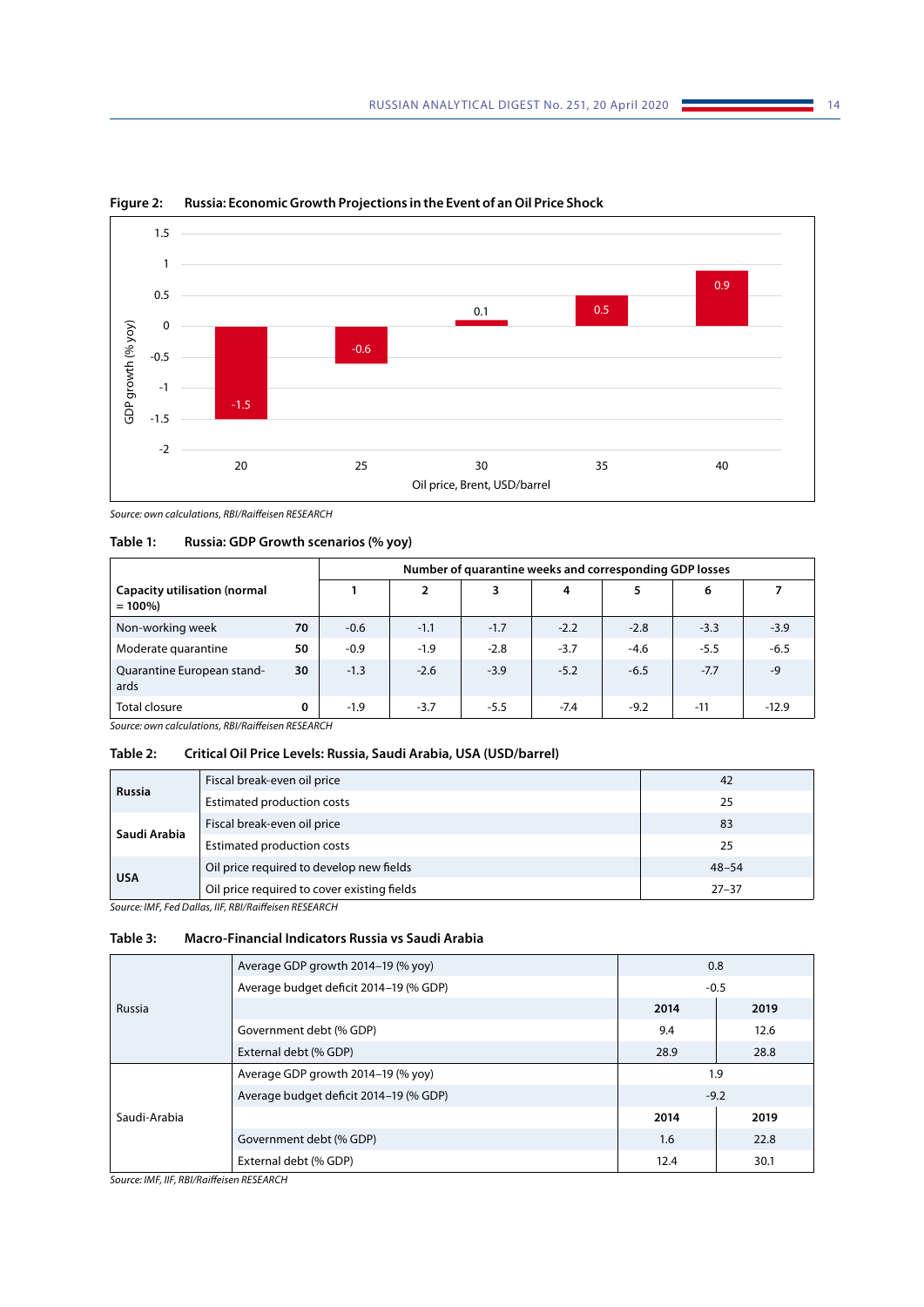

**Figure 3: Current Account and Ruble Exchange Rate**

*\* 2020: USD/RUB exchange rate as of 15 April 2020 Source: national sources, Bloomberg, RBI/Raiffeisen RESEARCH*



**Figure 4: Combined Current Account and Budget Balance (% of GDP)**

*Source: national sources, RBI/Raiffeisen RESEARCH*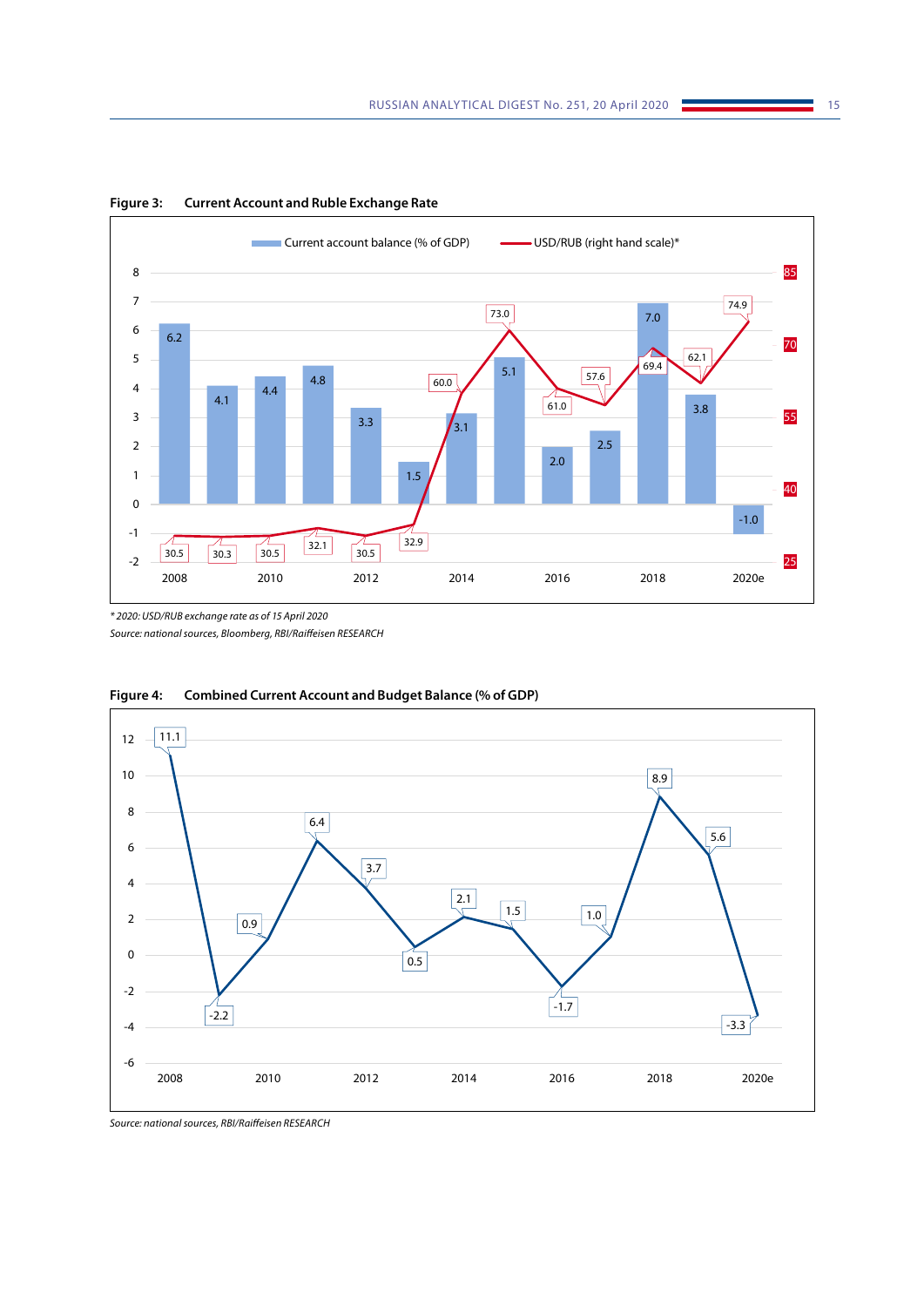# <span id="page-16-0"></span>**Coronavirus in Russia (20–26 February and 19–25 March 2020)**



**Figure 1: Are You Afraid of Contracting the Coronavirus? (one answer) (20–26 February and 19–25 March 2020)**

Source: representative polls by Levada-Center 20-26 February and 19-25 March 2020, [https://www.levada.ru/en/2020/04/13/the-coronavirus-situation](https://www.levada.ru/en/2020/04/13/the-coronavirus-situation-in-russia/)[in-russia/](https://www.levada.ru/en/2020/04/13/the-coronavirus-situation-in-russia/)*, published on 13 April 2020*

#### **Figure 2: What Do You Do To Avoid Contracting Coronavirus (% of respondents, who are afraid of contraciting Coronavirus (respondents were presented with a card and they could choose more than one answer; ranked in descending order) (20–26 February 2020)**



*Source: representative polls by Levada-Center 20–26 February,* [www.levada.ru/2020/03/02/koronavirus/](http://www.levada.ru/2020/03/02/koronavirus/)*, published on 2 March 2020*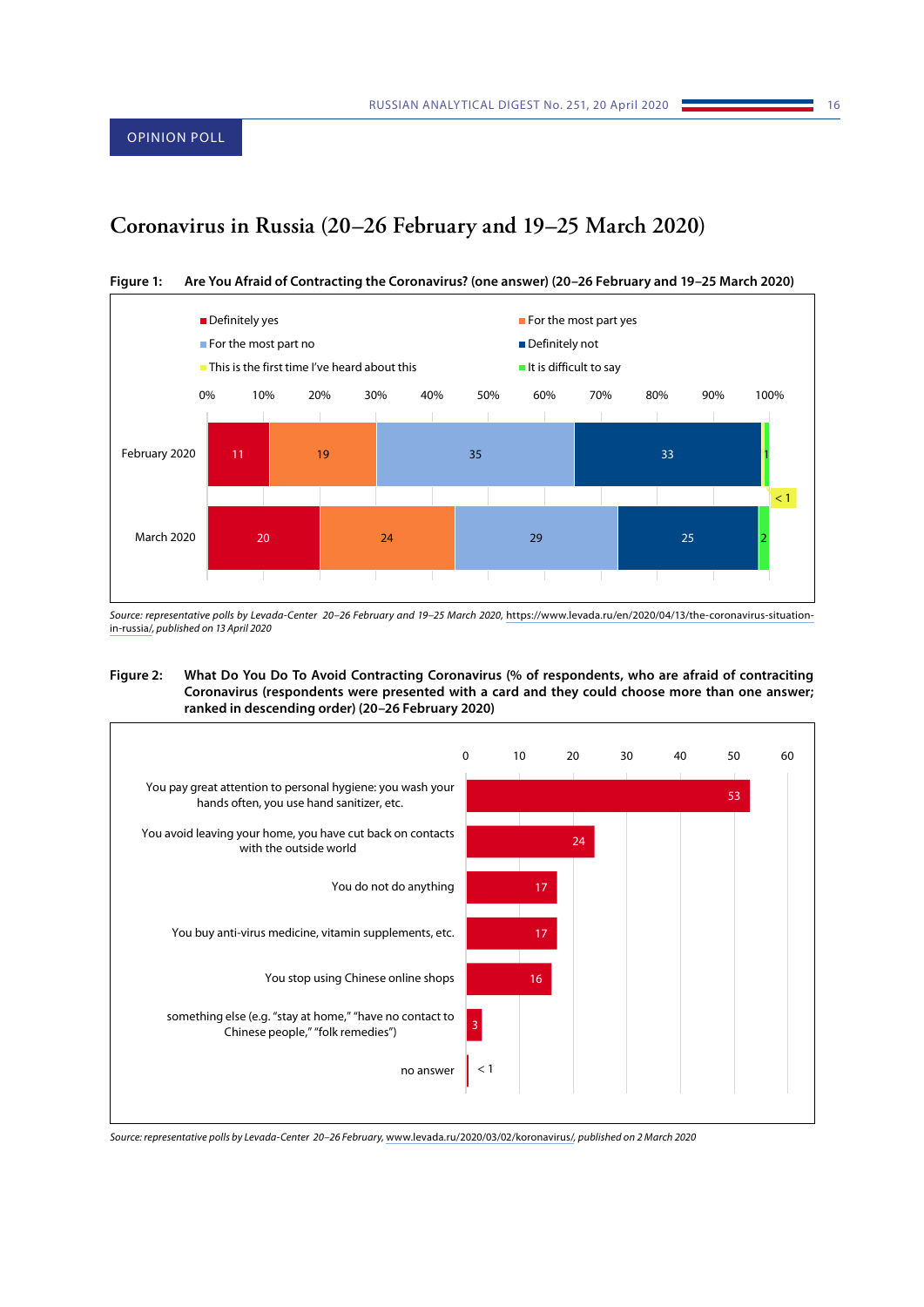



Source: representative polls by Levada-Center 19-25 March 2020, <https://www.levada.ru/en/2020/04/13/the-coronavirus-situation-in-russia/>, published on *13 April 2020*

**Figure 4: Lately, Have You Run into Shortages of the Following Products For Sale? (one answer per row) (19–25 March 2020)**



*Source: representative polls by Levada-Center 19–25 March 2020,* <https://www.levada.ru/en/2020/04/13/the-coronavirus-situation-in-russia/>*, published on 13 April 2020*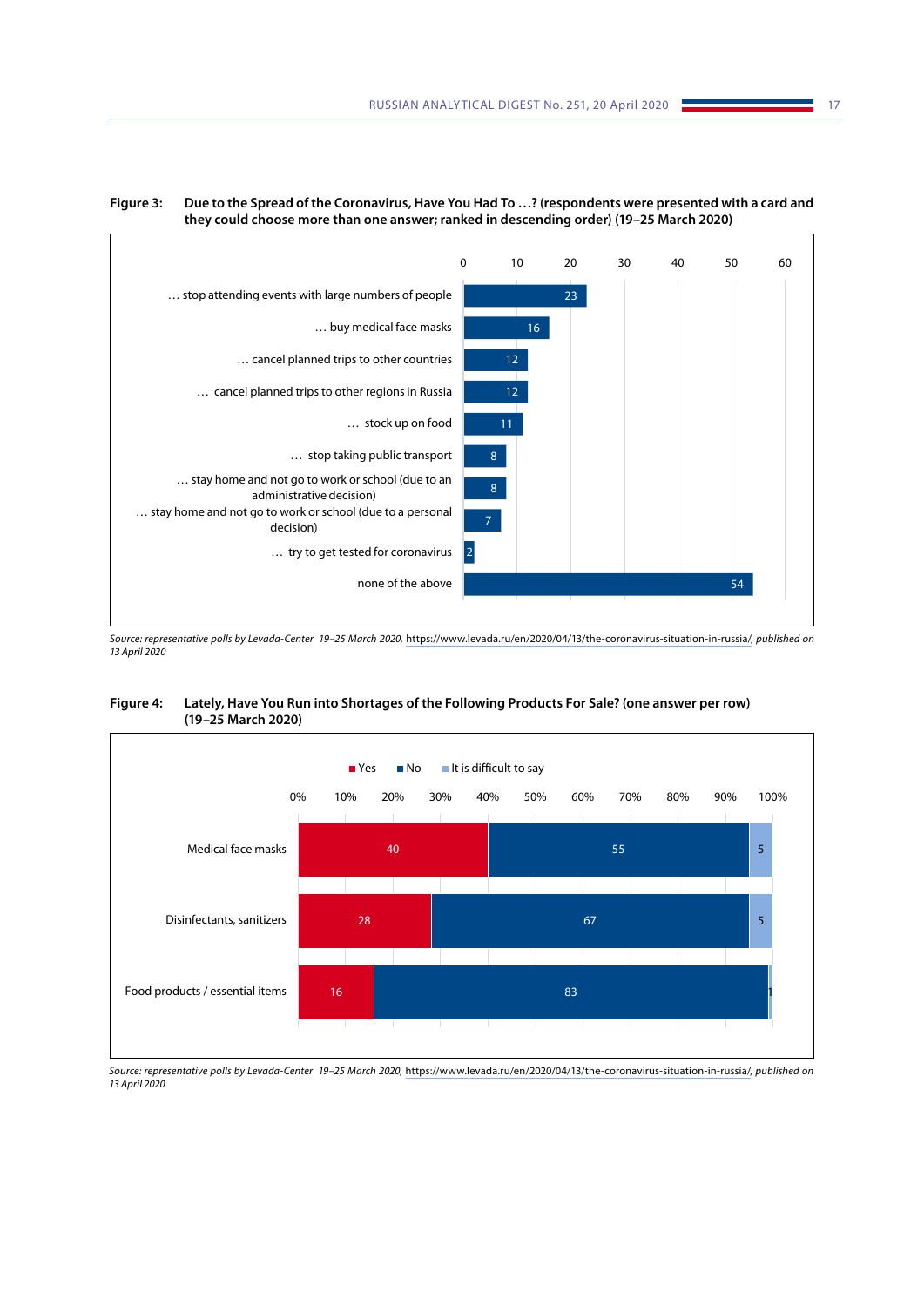



*Source: representative polls by Levada-Center 19–25 March 2020,* <https://www.levada.ru/en/2020/04/13/the-coronavirus-situation-in-russia/>*, published on 13 April 2020*

#### **Figure 6: In Your Opinion, How Likely Is It That a Coronavirus Epidemic Will Start in Russia? (one answer) (19–25 March 2020)**



*Source: representative polls by Levada-Center 19–25 March 2020,* <https://www.levada.ru/en/2020/04/13/the-coronavirus-situation-in-russia/>*, published on 13 April 2020*





*Source: representative polls by Levada-Center 19–25 March 2020,* <https://www.levada.ru/en/2020/04/13/the-coronavirus-situation-in-russia/>*, published on 13 April 2020*